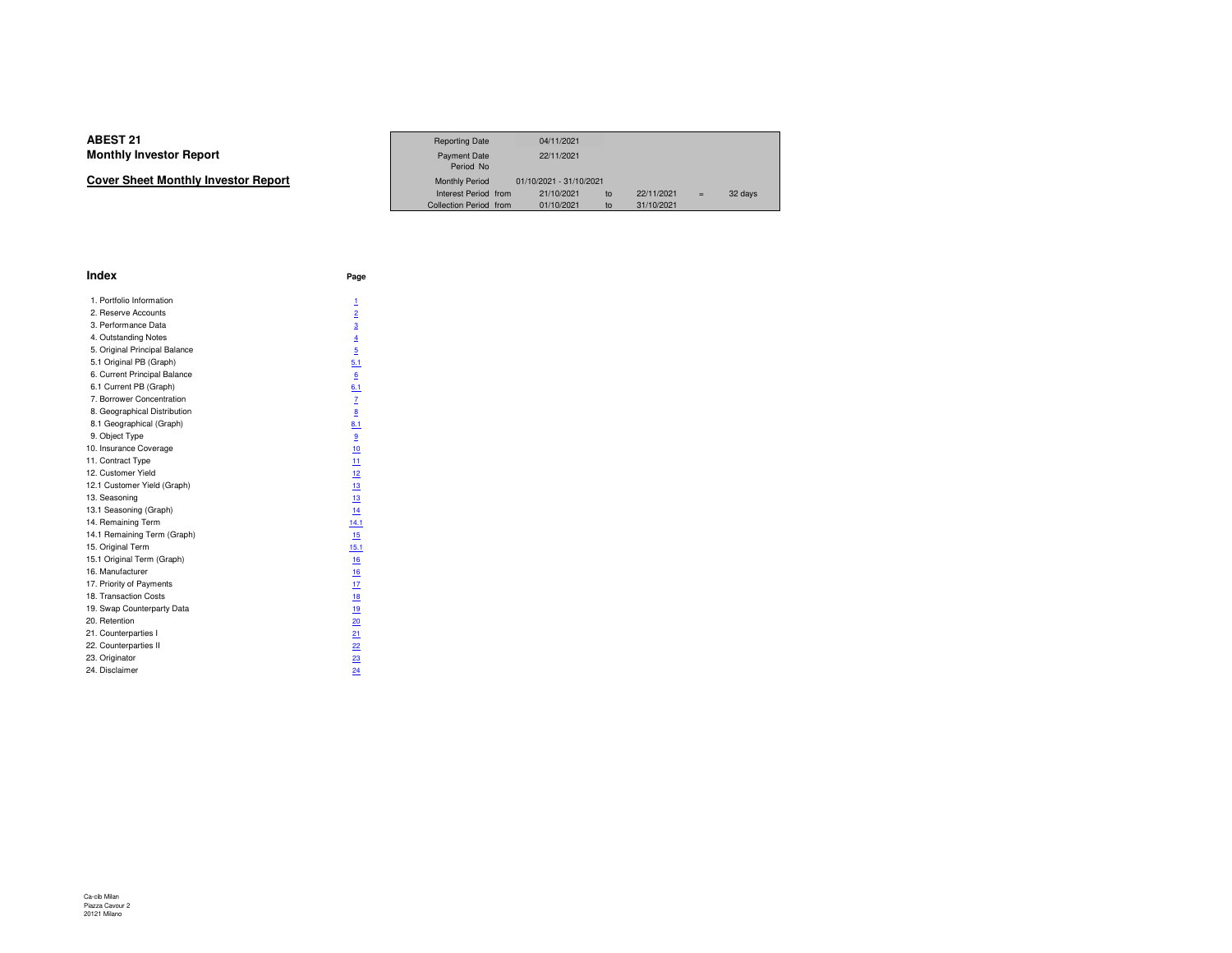#### **ABEST 21**Reporting Date 04/11/2021<br>Payment Date 22/11/2021 **Monthly Investor Report**Payment Date Period NoMonthly Period 01/10/2021 - 31/10/2021  **1. Portfolio Information**Interest Period from 21/10/2021 to 22/11/2021 <sup>=</sup> 32 daysCollection Period from

|                                                                                                                                                                |        | current period                                                                              | previous period                                                                |
|----------------------------------------------------------------------------------------------------------------------------------------------------------------|--------|---------------------------------------------------------------------------------------------|--------------------------------------------------------------------------------|
| No. of<br><b>Outstanding Receivables</b><br><b>Contracts</b>                                                                                                   |        | <b>Aggregate Outstanding</b><br><b>Principal Amount</b>                                     | <b>Aggregate Outstanding</b><br><b>Principal Amount</b>                        |
| <b>Beginning of Period (collection period)</b>                                                                                                                 |        | 482.956.447,58 €                                                                            | 484.157.545,67                                                                 |
| <b>Scheduled Principal Payments</b><br>Prepayment Principal<br>Others<br>Recoveries<br><b>Total Principal Collections</b><br><b>Total Interest Collections</b> |        | 17.099.777,64 €<br>1.871.474,50 €<br>2.210.373,03 €<br>€<br>21.181.625,17€<br>2.120.875,15€ | 15.791.758,39<br>1.640.751,25<br>1.202.910,36<br>18.635.420,00<br>2.028.986,62 |
| <b>Defaults</b>                                                                                                                                                |        | ٠                                                                                           |                                                                                |
|                                                                                                                                                                |        |                                                                                             |                                                                                |
| End of Period (after Payment Date)                                                                                                                             | 44.139 | 484.189.638,11 €                                                                            | 482.956.447,58                                                                 |
| Balance of the Replenishment account (after Payment Date)                                                                                                      |        | 10.361,89€                                                                                  | 1.243.552,42                                                                   |
| Current Prepayment Rate (annualised)                                                                                                                           |        | 4,65%                                                                                       | 4,07%                                                                          |
| <b>New sale Offer</b>                                                                                                                                          |        | 22.414.815,70 €                                                                             | 17.434.321,91                                                                  |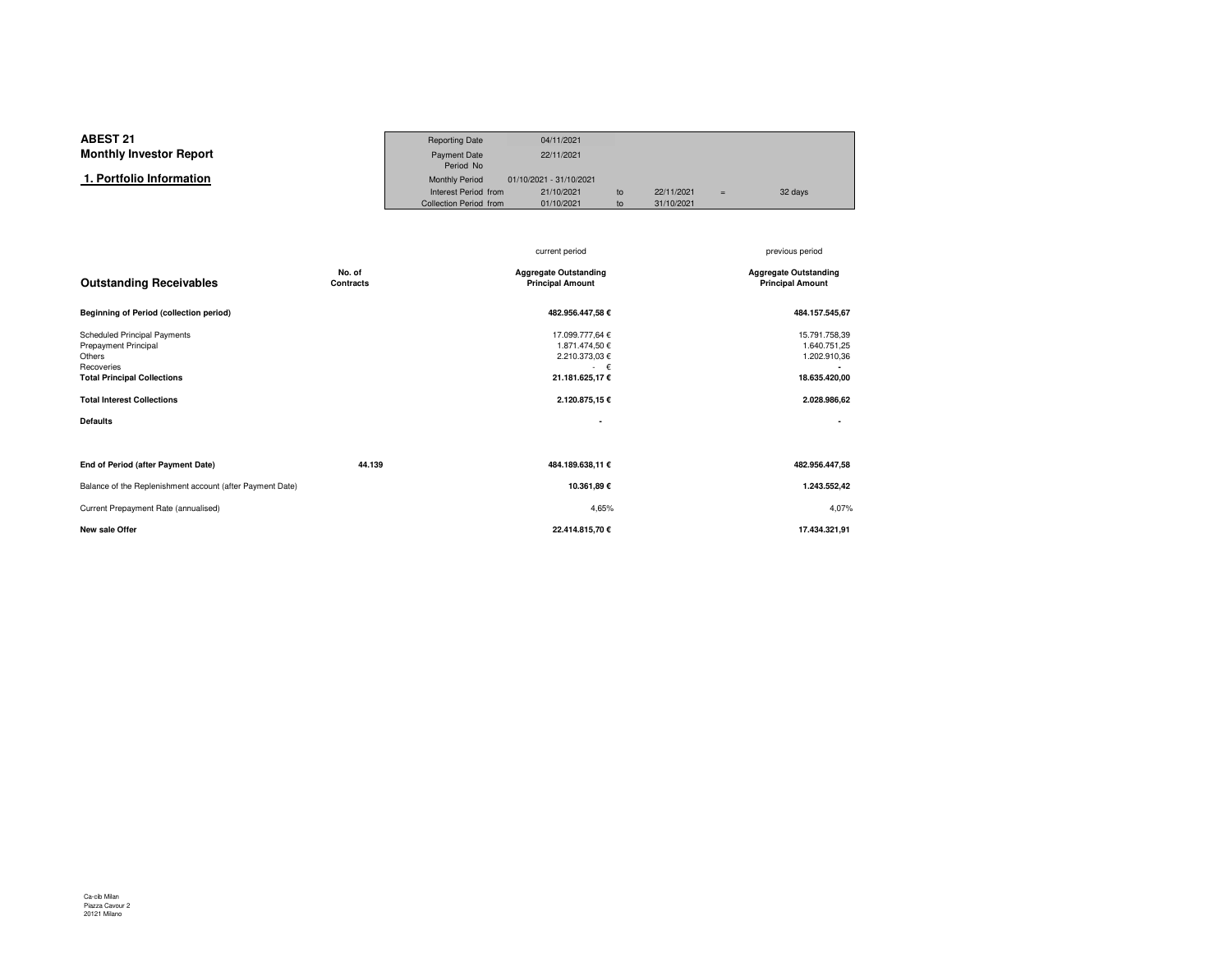| <b>ABEST 21</b>                | <b>Reporting Date</b>  | 04/11/2021              |    |            |     |         |
|--------------------------------|------------------------|-------------------------|----|------------|-----|---------|
| <b>Monthly Investor Report</b> | Payment Date           | 22/11/2021              |    |            |     |         |
|                                | Period No              |                         |    |            |     |         |
| 2. Reserve Accounts            | <b>Monthly Period</b>  | 01/10/2021 - 31/10/2021 |    |            |     |         |
|                                | Interest Period from   | 21/10/2021              | to | 22/11/2021 | $=$ | 32 days |
|                                | Collection Period from | 01/10/2021              | to | 31/10/2021 |     |         |

#### **Notes Balance**

Beginning of Period<br>End of Period 486.600.000,00 486.600.000,00

| <b>Reserve Accounts</b> |   |              |                |                   |
|-------------------------|---|--------------|----------------|-------------------|
| <b>Reserve Account</b>  |   | in $%$       | euro           | Trigger Event y/n |
| Beginning of Period     |   | 0.5%         | 2.345.500.00 € | NO.               |
| Cash Outflow            | € | ٠            |                |                   |
| Cash Inflow             | € | ۰            |                |                   |
| End of Period           |   | 0.5%         | 2.345.500.00 € |                   |
| Required Reserve Fund   |   | 2.345.500.00 |                |                   |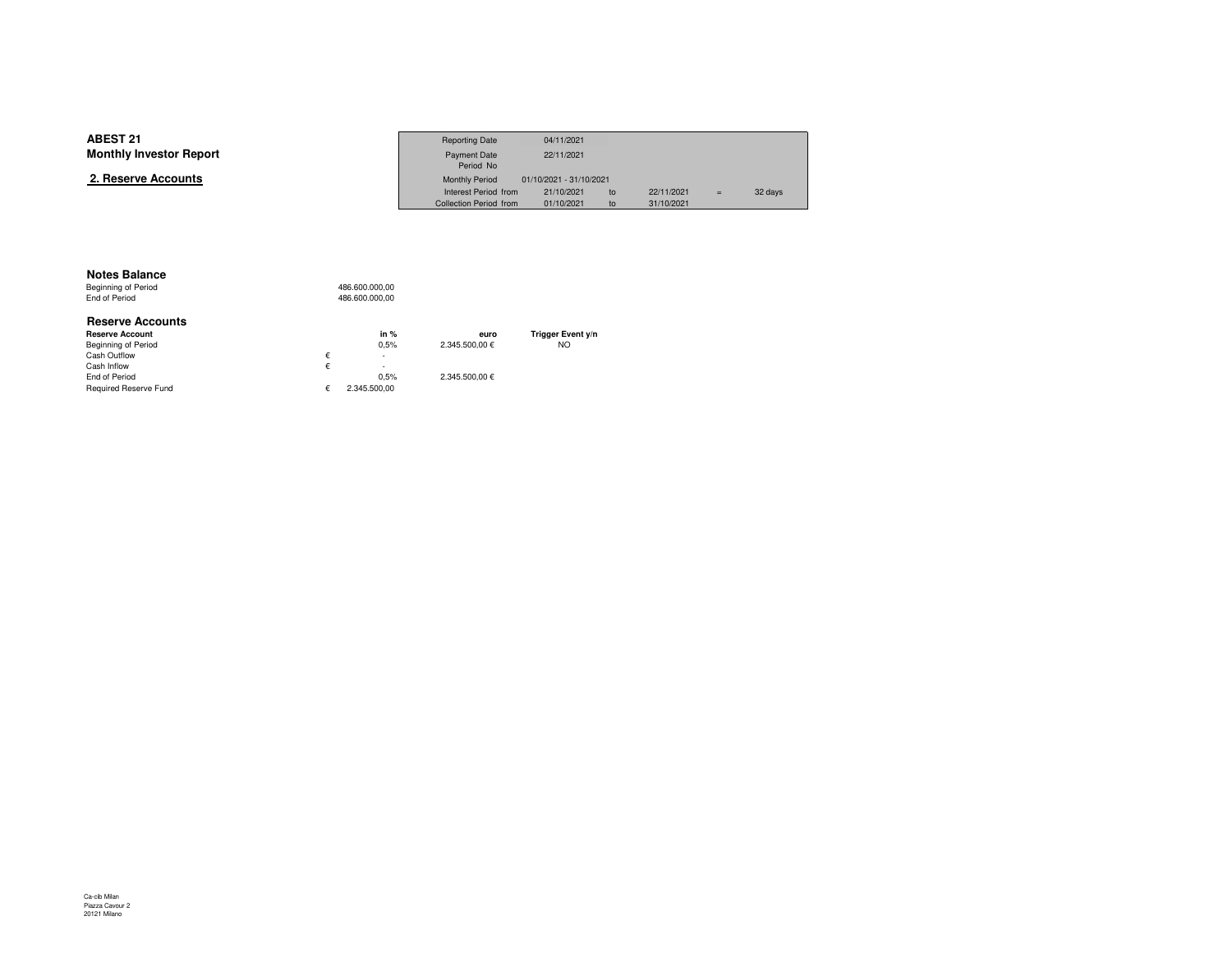| <b>ABEST 21</b><br><b>Monthly Investor Report</b> | <b>Reporting Date</b><br>Payment Date<br>Period No | 04/11/2021<br>22/11/2021              |    |            |     |         |
|---------------------------------------------------|----------------------------------------------------|---------------------------------------|----|------------|-----|---------|
| 3. Performance Data                               | <b>Monthly Period</b><br>Interest Period from      | 01/10/2021 - 31/10/2021<br>21/10/2021 | to | 22/11/2021 | $=$ | 32 days |
|                                                   | Collection Period from                             | 01/10/2021                            | to | 31/10/2021 |     |         |
|                                                   |                                                    |                                       |    |            |     |         |
|                                                   |                                                    |                                       |    |            |     |         |

| Beginning of Period                                                         | 486.600.000,00 € |
|-----------------------------------------------------------------------------|------------------|
| End of Period                                                               | 486.600.000,00 € |
| <b>Ratios</b>                                                               |                  |
| 3-MRA* 31-60 days past due                                                  |                  |
| 31-60 days past due period before previous period                           | 0.00%            |
| 31-60 days past due previous period                                         | 0,00%            |
| 31-60 days past due current period                                          | 311.179,26€      |
| 3-MRA* 61-90 days past due                                                  |                  |
| 61-90 days past due period before previous period                           | 0.00%            |
| 61-90 days past due previous period                                         | 0,00%            |
| 61-90 days past due current period                                          | 160.534,34 €     |
| 3-MRA* 91-120 days past due                                                 |                  |
| 91-120 days past due period before previous period                          | 0.00%            |
| 91-120 days past due previous period                                        | 0.00%            |
| 91-120 days past due current period                                         | 11.765,77 €      |
|                                                                             |                  |
| <b>Early Amortisation Event</b>                                             |                  |
| <b>Cumulative Default Level</b>                                             |                  |
| Cumulative Default Level period before previous period                      | 0.00%            |
| Cumulative Default Level previous period                                    | 0,00%            |
| Cumulative Default Level current period                                     | 0,00%            |
|                                                                             | <b>NO</b>        |
| Trigger Breach (if higher than 3.70% for 2 consecutive Calculation Dates)   |                  |
| <b>Delinquency Level</b>                                                    |                  |
| Delinquency Level period before previous period                             | 0,00%            |
| Delinquency Level previous period                                           | 0,00%            |
| Delinquency Level current period                                            | 0,00%            |
| Trigger Breach (if higher than 1% for 2 consecutive Calculation Dates)      | <b>NO</b>        |
| <b>Principal Deficiency Amount Shortfall</b>                                |                  |
| Trigger Breach (if the Principal Deficiency Amount Shortfall is higher than |                  |
| zero)                                                                       | <b>NO</b>        |
|                                                                             |                  |
| <b>Replenishment Amount</b>                                                 |                  |
| Trigger Breach (if Replenishment Amount is higher than 20% of               |                  |
| the Aggregate Rated Notes Outstanding Amount on each of three consecutive   |                  |
| <b>Calculation Dates)</b>                                                   | <b>NO</b>        |
|                                                                             |                  |
| <b>Performance Data</b>                                                     |                  |
| Number of Contracts being 31-60 Days delinguent                             | 27               |
| Number of Contracts being 61-90 Days delinguent                             | 12               |
| Number of Contracts being 91-120 Days delinquent                            | 3                |
| Gross instalments being 31-60 days delinquent                               | 11.065,15        |
| Gross instalments being 61-90 days delinquent                               | 5.614,93         |
| Gross instalments being 91-120 days delinquent                              | 508,11           |
| <b>Current Period Termination</b>                                           | 331,96           |
| <b>Cumulative Termination</b>                                               | 331,96           |
| New number of Contracts being terminated                                    | 1,00             |
| Total number of Contracts being terminated                                  | 1,00             |
| <b>Current Period Recoveries</b>                                            | 0.00             |
| <b>Cumulative Recoveries</b>                                                | 0.00             |

 $\sim$  0,00

**Note Balance**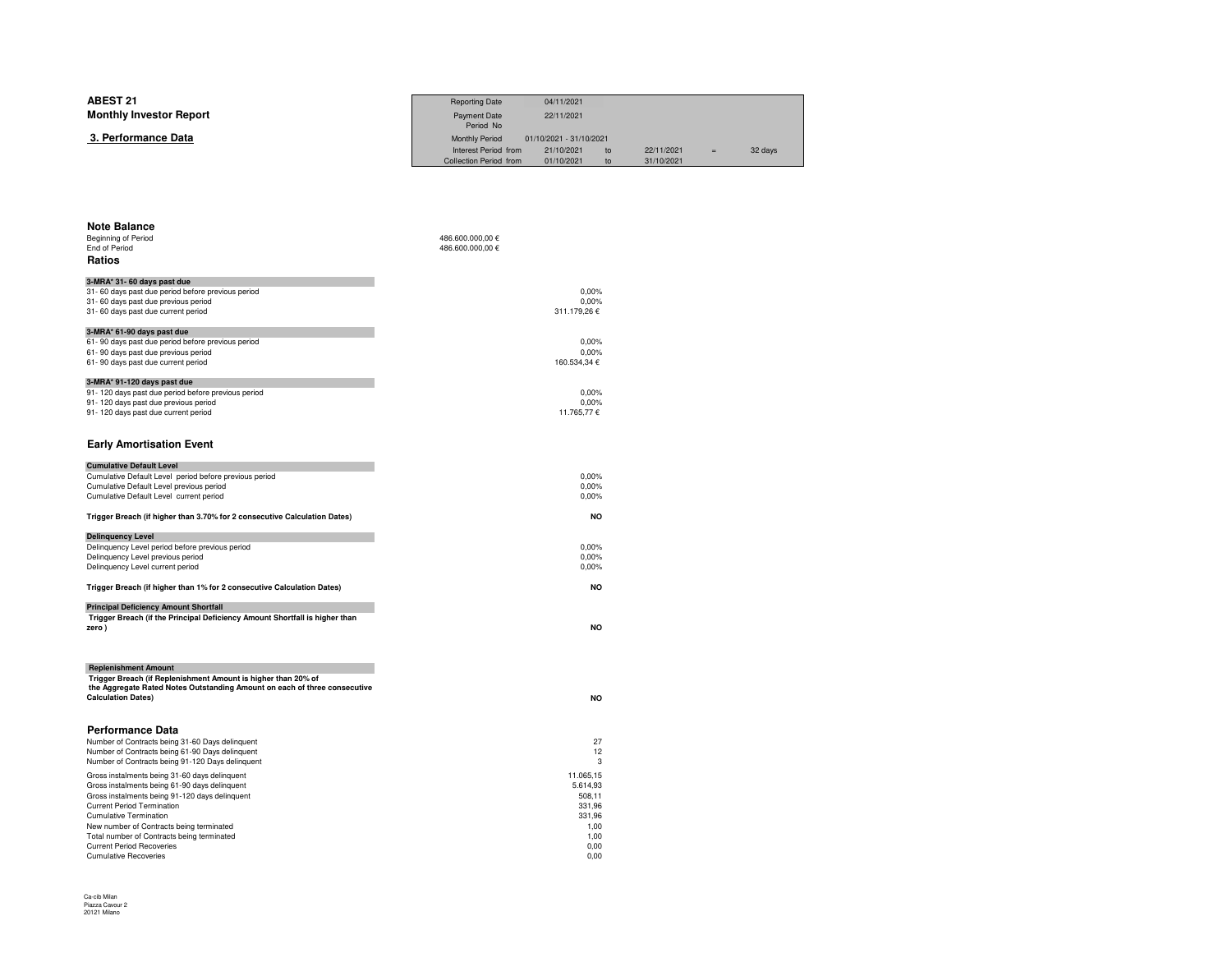| <b>ABEST 21</b>                | <b>Reporting Date</b>  | 04/11/2021              |    |            |     |         |
|--------------------------------|------------------------|-------------------------|----|------------|-----|---------|
| <b>Monthly Investor Report</b> | <b>Payment Date</b>    | 22/11/2021              |    |            |     |         |
|                                | Period No              |                         |    |            |     |         |
| 4. Outstanding Notes           | <b>Monthly Period</b>  | 01/10/2021 - 31/10/2021 |    |            |     |         |
|                                | Interest Period from   | 21/10/2021              | to | 22/11/2021 | $=$ | 32 days |
|                                | Collection Period from | 01/10/2021              | to | 31/10/2021 |     |         |

Principal Payable Amount (during Amortising Period)

| 1. Note Balance                                         | All notes    | <b>Class A</b>   | <b>Class B</b>  | Class C         | Class D         | <b>Class E</b>  | <b>Class M</b>  |  |
|---------------------------------------------------------|--------------|------------------|-----------------|-----------------|-----------------|-----------------|-----------------|--|
| <b>General Note Information</b>                         |              |                  |                 |                 |                 |                 |                 |  |
| <b>ISIN Code</b>                                        | XS2367164493 |                  | XS2368146457    | XS2368150210    | XS2368152695    | XS2368153156    | XS2368153586    |  |
| Currency                                                |              | <b>EURO</b>      | <b>EURO</b>     | <b>EURO</b>     | <b>EURO</b>     | <b>EURO</b>     | <b>EURO</b>     |  |
| Initial Tranching                                       |              | 82.2%            | 4.3%            | 4.2%            | 3.2%            | 2,6%            | 3.6%            |  |
| Legal Maturity                                          |              | set 2031         | set 2031        | set 2031        | set 2031        | set 2031        | set 2031        |  |
| <b>Expected Maturity</b>                                |              | set 2031         | set 2031        | set 2031        | set 2031        | set 2031        | set 2031        |  |
| Original Rating (Fitch / Moody's)                       |              | AAAsf"/"Aaa(sf)  | AAsf"/"Aa1(sf)  | Asf"/"Aa3(sf)   | BBBsf"/"A3(sf)  | BBsf"/"Ba1(sf)  | n/a             |  |
| Current Rating (Fitch/ Moody's)*                        |              | AAAsf"/"Aaa(sf)  | AAsf"/"Aa1(sf)  | Asf"/"Aa3(sf)   | BBBsf"/"A3(sf)  | BBsf"/"Ba1(sf)  | n/a             |  |
| Initial Notes Aggregate Principal Outstanding Balance   |              | 400.000.000,00 € | 20.700.000,00 € | 20.200.000,00 € | 15.500.000,00 € | 12.700.000,00 € | 17.500.000,00 € |  |
| Initial Nominal per Note                                |              | 100.000,00 €     | 100.000,00 €    | 100.000,00€     | 100.000,00€     | 100.000,00 €    | 100.000,00 €    |  |
| Initial Number of Notes per Class                       |              | 4.000            | 207             | 202             | 155             | 127             | 175             |  |
| <b>Current Note Information</b>                         |              |                  |                 |                 |                 |                 |                 |  |
| Class Principal Outstanding Balance Beginning of Period |              | 400.000.000,00 € | 20.700.000,00 € | 20.200.000,00 € | 15.500.000,00 € | 12.700.000,00 € | 17.500.000,00 € |  |
| Amortisation                                            |              |                  | n.a.            | n.a.            | n.a.            | n.a.            | n.a.            |  |
| Redemption per Note                                     |              | $0,00 \in$       | $0,00 \in$      | $0.00 \in$      | $0.00 \in$      | $0,00 \in$      | $0.00 \in$      |  |
| Class Principal Outstanding Balance End of Period       |              | 400.000.000,00 € | 20.700.000,00 € | 20.200.000,00 € | 15.500.000,00 € | 12.700.000,00 € | 17.500.000,00 € |  |
| <b>Current Tranching</b>                                |              | 82,2%            | 4,3%            | 4,2%            | 3,2%            | 2,6%            | 3,6%            |  |
| Current Pool Factor                                     |              | 1,00             | 1.00            | 1.00            | 1.00            | 1,00            | 1.00            |  |
| 2. Payments to Investors per Note                       | All notes    | Class A          | <b>Class B</b>  | Class C         | Class D         | <b>Class E</b>  | <b>Class M</b>  |  |
| Interest Rate Basis: 1-M Euribor / Spread               |              | 0.143            |                 |                 |                 |                 |                 |  |
| DayCount Convention                                     |              | ACT/360          | ACT/360         | ACT/360         | ACT/360         | ACT/360         | ACT/360         |  |
| <b>Interest Days</b>                                    |              | 32 days          | 32 days         | 32 days         | 32 days         | 32 days         | 32 days         |  |
| Principal Outstanding Beginning of Period               |              | 400.000.000,00 € | 20.700.000,00 € | 20.200.000,00 € | 15.500.000,00 € | 12.700.000,00 € | 17.500.000,00 € |  |
| > Principal Repayment                                   |              | $0,00 \in$       | $0,00 \in$      | $0,00 \in$      | $0,00 \in$      | $0,00 \in$      | $0,00 \in$      |  |
| Principal Outstanding End of Period                     |              | 400.000.000.00 € | 20.700.000,00 € | 20.200.000,00 € | 15.500.000,00 € | 12.700.000,00 € | 17.500.000,00 € |  |
| > Interest accrued for the period                       |              | 50.844,44 €      | 11.960,00 €     | 22.444,44 €     | 27.280,00 €     | 39.511,11 €     | 101.111,11 €    |  |
| <b>Interest Payment</b>                                 |              |                  |                 |                 |                 |                 |                 |  |
|                                                         |              |                  |                 |                 |                 |                 |                 |  |
| Initial total CE (Subordination, Reserve)               |              | 18,30%           | 14.04%          | 9,89%           | 6,71%           | 4,10%           | 0,00%           |  |
| Current CE                                              |              | 18.28%           | 14.02%          | 9.87%           | 6.69%           | 4.08%           | 0.00%           |  |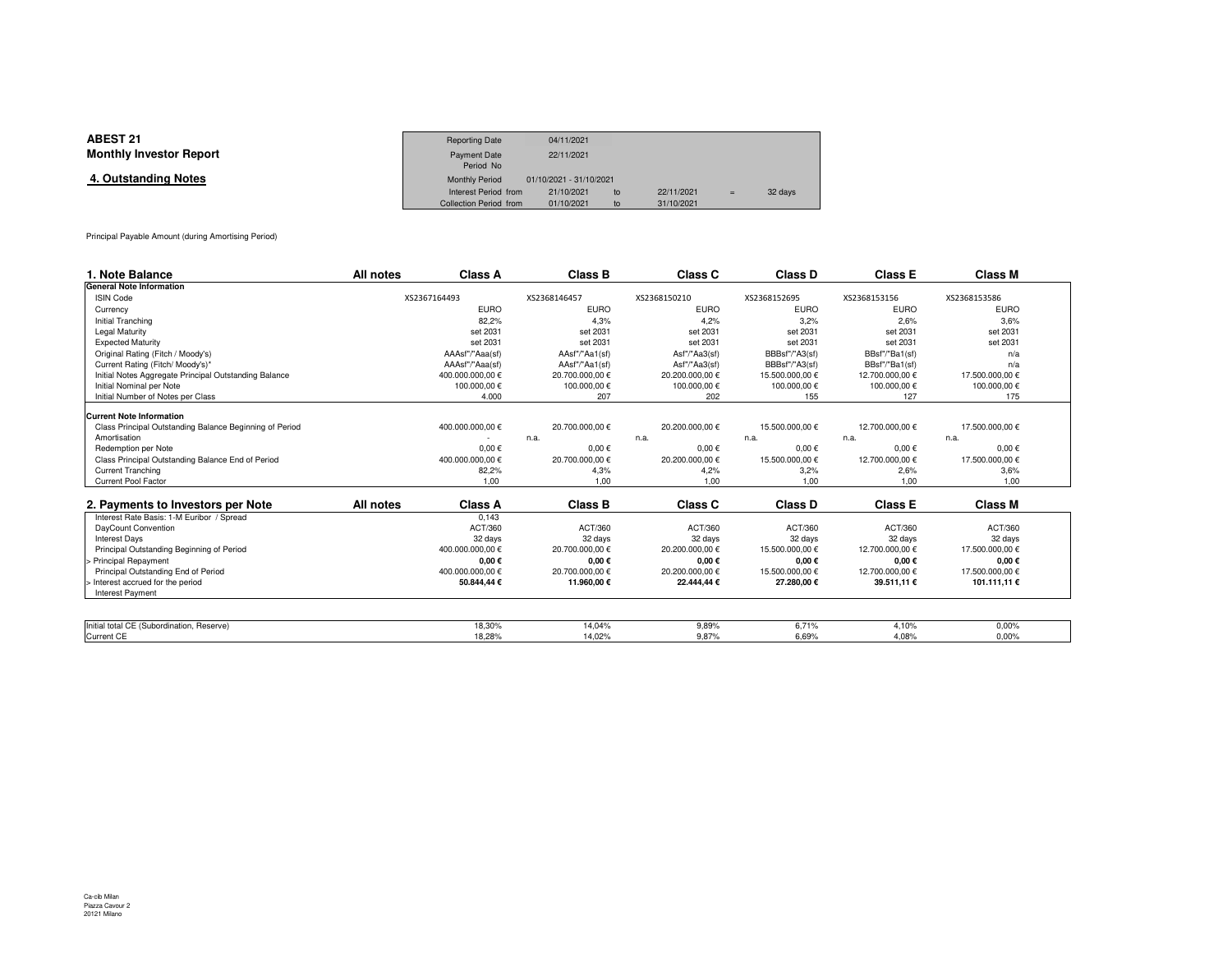| <b>ABEST 21</b>                | <b>Reporting Date</b>    |            | 04/11/2021              |    |            |   |         |
|--------------------------------|--------------------------|------------|-------------------------|----|------------|---|---------|
| <b>Monthly Investor Report</b> | <b>Payment Date</b>      | 22/11/2021 |                         |    |            |   |         |
|                                | Period No                |            |                         |    |            |   |         |
| 5. Original Principal Balance  | <b>Monthly Period</b>    |            | 01/10/2021 - 31/10/2021 |    |            |   |         |
|                                | <b>Interest Period</b>   | from       | 21/10/2021              | to | 22/11/2021 | E | 32 days |
| as of ISSUE DATE               | <b>Collection Period</b> | from       | 01/10/2021              | to | 31/10/2021 |   |         |

| <b>Balloon Loan</b>                                                            |                                              |                                 |                 |                        |  |  |  |
|--------------------------------------------------------------------------------|----------------------------------------------|---------------------------------|-----------------|------------------------|--|--|--|
| <b>Original Principal Balance</b><br>(Ranges in EUR)                           | Principal<br><b>Balance</b> in<br><b>EUR</b> | Percentage of<br><b>Balance</b> | Number of Loans | Percentage of<br>Loans |  |  |  |
| $0 < X \le 5,000$                                                              | 26.340.921                                   | 13,9%                           | 3.233,00        | 29,87%                 |  |  |  |
| $5,000 < X \le 10,000$                                                         | 56.693.807                                   | 29,9%                           | 4.181,00        | 38,63%                 |  |  |  |
| 10,000 < X ≤ 15,000                                                            | 33.058.163                                   | 17,5%                           | 1.477,00        | 13,65%                 |  |  |  |
| 15,000< X ≤20,000                                                              | 21.053.341                                   | 11,1%                           | 736,00          | 6,80%                  |  |  |  |
| 20,000< X ≤25,000                                                              | 15.307.390                                   | 8,1%                            | 440,00          | 4,07%                  |  |  |  |
| 25,000< X ≤30,000                                                              | 13.238.630                                   | 7,0%                            | 327,00          | 3,02%                  |  |  |  |
| $30,000 < X \leq 35,000$                                                       | 9.237.765                                    | 4,9%                            | 193,00          | 1,78%                  |  |  |  |
| 35,000< X ≤40,000                                                              | 6.617.436                                    | 3,5%                            | 123,00          | 1,14%                  |  |  |  |
| 40,000< X ≤45,000                                                              | 2.335.891                                    | 1,2%                            | 39,00           | 0,36%                  |  |  |  |
| 45,000< X ≤50,000                                                              | 2.396.151                                    | 1,3%                            | 36,00           | 0,33%                  |  |  |  |
| $50,000 < X \le 55,000$                                                        | 863.796                                      | 0.5%                            | 11,00           | 0,10%                  |  |  |  |
| 55,000< X ≤60,000                                                              | 701.442                                      | 0,4%                            | 9,00            | 0,08%                  |  |  |  |
| 60,000< X ≤65,000                                                              | 709.680                                      | 0.4%                            | 9,00            | 0,08%                  |  |  |  |
| 65,000< X ≤70,000                                                              | 161.815                                      | 0,1%                            | 2,00            | 0,02%                  |  |  |  |
| 70,000< X ≤75,000                                                              | 225.158                                      | 0.1%                            | 2,00            | 0,02%                  |  |  |  |
| 75,000 <x< td=""><td>370.480</td><td>0.2%</td><td>4,00</td><td>0,04%</td></x<> | 370.480                                      | 0.2%                            | 4,00            | 0,04%                  |  |  |  |
| <b>Total</b>                                                                   | 189.311.865,23                               | 100,00%                         | 10.822          | 100,00%                |  |  |  |

| $\overline{r}$    |                        |                        |                                                                                | Leases                                             |                                 |                 |                        |  |  |  |  |  |
|-------------------|------------------------|------------------------|--------------------------------------------------------------------------------|----------------------------------------------------|---------------------------------|-----------------|------------------------|--|--|--|--|--|
| tage of<br>alance | <b>Number of Loans</b> | Percentage of<br>Loans | <b>Original Principal</b><br><b>Balance (Ranges in</b><br>EUR)                 | <b>Original Principal</b><br><b>Balance in EUR</b> | Percentage of<br><b>Balance</b> | Number of Loans | Percentage of<br>Loans |  |  |  |  |  |
| 13,9%             | 3.233,00               | 29,87%                 | $0 < X \le 5,000$                                                              | 6.363.403                                          | 2.2%                            | 1.063,00        | 3,21%                  |  |  |  |  |  |
| 29,9%             | 4.181,00               | 38,63%                 | $5,000 < X \le 10,000$                                                         | 32.245.892                                         | 10,9%                           | 7.014,00        | 21,21%                 |  |  |  |  |  |
| 17,5%             | .477,00                | 13,65%                 | $10.000 < X \le 15.000$                                                        | 28.982.622                                         | 9,8%                            | 3.774,00        | 11,41%                 |  |  |  |  |  |
| 11,1%             | 736,00                 | 6,80%                  | 15,000< X ≤20,000                                                              | 24.848.871                                         | 8,4%                            | 2.947,00        | 8,91%                  |  |  |  |  |  |
| 8.1%              | 440,00                 | 4,07%                  | 20,000< X ≤25,000                                                              | 40.493.101                                         | 13.7%                           | 4.783,00        | 14,47%                 |  |  |  |  |  |
| 7,0%              | 327,00                 | 3,02%                  | 25,000< X ≤30,000                                                              | 45.502.809                                         | 15,4%                           | 4.715,00        | 14,26%                 |  |  |  |  |  |
| 4,9%              | 193,00                 | 1,78%                  | $30.000 < X \leq 35.000$                                                       | 35.908.481                                         | 12,2%                           | 3.186,00        | 9,64%                  |  |  |  |  |  |
| 3,5%              | 123,00                 | 1.14%                  | 35,000< X ≤40,000                                                              | 27.656.559                                         | 9,4%                            | 2.158,00        | 6,53%                  |  |  |  |  |  |
| .2%               | 39,00                  | 0.36%                  | 40.000< X ≤45.000                                                              | 21.689.268                                         | 7,4%                            | 1.583,00        | 4,79%                  |  |  |  |  |  |
| 1,3%              | 36,00                  | 0,33%                  | 45,000< X ≤50,000                                                              | 14.601.687                                         | 5,0%                            | 949,00          | 2,87%                  |  |  |  |  |  |
| 0.5%              | 11,00                  | 0.10%                  | $50.000 < X \le 55.000$                                                        | 8.271.453                                          | 2,8%                            | 489,00          | .48%                   |  |  |  |  |  |
| 0.4%              | 9,00                   | 0.08%                  | 55,000< X ≤60,000                                                              | 4.119.527                                          | 1,4%                            | 217,00          | 0,66%                  |  |  |  |  |  |
| 0.4%              | 9,00                   | 0.08%                  | $60,000 < X \leq 65,000$                                                       | 2.102.667                                          | 0.7%                            | 101,00          | 0,31%                  |  |  |  |  |  |
| 0.1%              | 2,00                   | 0.02%                  | 65,000< X ≤70,000                                                              | .582.360                                           | 0.5%                            | 63,00           | 0.19%                  |  |  |  |  |  |
| 0.1%              | 2,00                   | 0.02%                  | 70,000< X ≤75,000                                                              | 329.334                                            | 0.1%                            | 18,00           | 0,05%                  |  |  |  |  |  |
| 0,2%              | 4,00                   | 0,04%                  | 75,000 <x< td=""><td>185.588</td><td>0.1%</td><td>4,00</td><td>0,01%</td></x<> | 185.588                                            | 0.1%                            | 4,00            | 0,01%                  |  |  |  |  |  |
| 00,00%            | 10.822                 | 100,00%                | Total                                                                          | 294.883.621,93                                     | 100,00%                         | 33.064          | 100,00%                |  |  |  |  |  |

**Statistics in EUR**

**Statistics in EUR**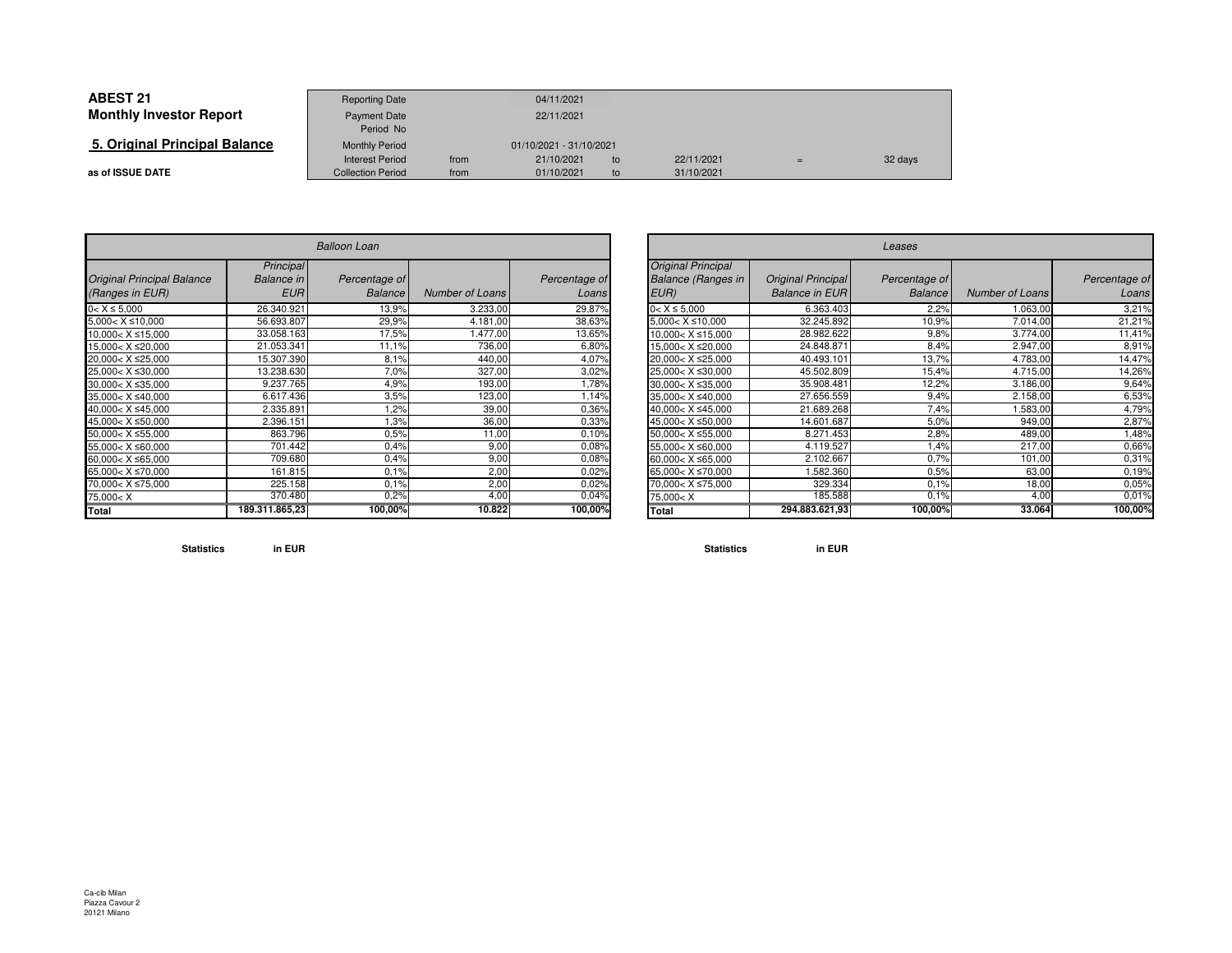| <b>ABEST 21</b>                | <b>Reporting Date</b>    |      | 04/11/2021              |    |            |     |         |
|--------------------------------|--------------------------|------|-------------------------|----|------------|-----|---------|
| <b>Monthly Investor Report</b> | Payment Date             |      | 22/11/2021              |    |            |     |         |
|                                | Period No                |      |                         |    |            |     |         |
| 5.1 Original PB (Graph)        | <b>Monthly Period</b>    |      | 01/10/2021 - 31/10/2021 |    |            |     |         |
|                                | <b>Interest Period</b>   | from | 21/10/2021              | to | 22/11/2021 | $=$ | 32 days |
|                                | <b>Collection Period</b> | from | 01/10/2021              | to | 31/10/2021 |     |         |



Ca-cib Milan Piazza Cavour 2 20121 Milano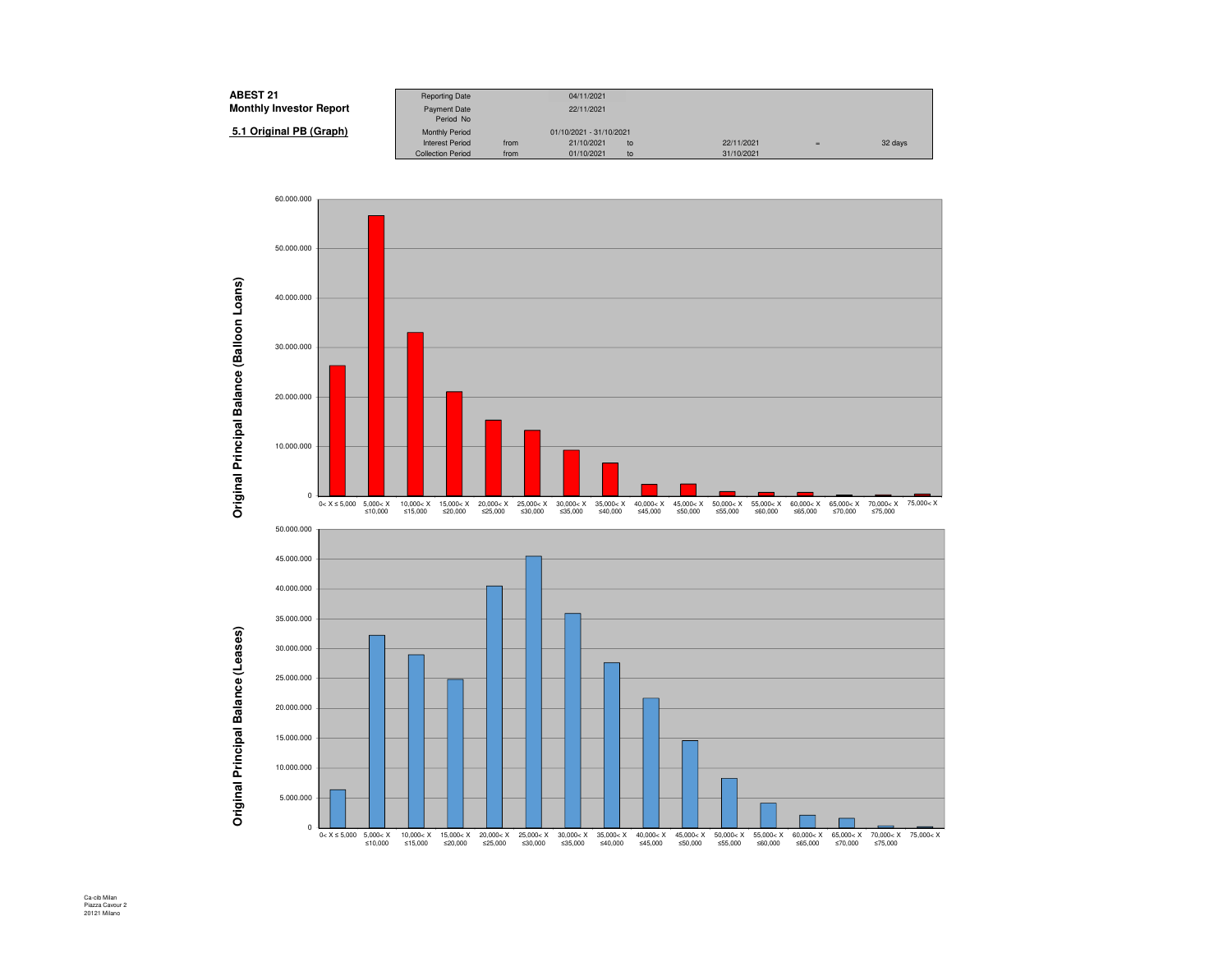| <b>ABEST 21</b>                | <b>Reporting Date</b>    |            | 04/11/2021              |    |            |     |         |
|--------------------------------|--------------------------|------------|-------------------------|----|------------|-----|---------|
| <b>Monthly Investor Report</b> | <b>Payment Date</b>      | 22/11/2021 |                         |    |            |     |         |
|                                | Period No                |            |                         |    |            |     |         |
| 5. Original Principal Balance  | <b>Monthly Period</b>    |            | 01/10/2021 - 31/10/2021 |    |            |     |         |
|                                | Interest Period          | from       | 21/10/2021              | to | 22/11/2021 | $=$ | 32 days |
| as of ISSUE DATE               | <b>Collection Period</b> | from       | 01/10/2021              | to | 31/10/2021 |     |         |

 $\sim$ 

|                                                                                | <b>Balloon Loan</b>                         |                                 |                 |                        |  |  |  |  |  |  |
|--------------------------------------------------------------------------------|---------------------------------------------|---------------------------------|-----------------|------------------------|--|--|--|--|--|--|
| <b>Current Principal Balance</b><br>(Ranges in EUR)                            | Original Principal<br><b>Balance in EUR</b> | Percentage of<br><b>Balance</b> | Number of Loans | Percentage of<br>Loans |  |  |  |  |  |  |
| $0 < X \le 5,000$                                                              | 25.672.081                                  | 13,4%                           | 3.164,00        | 29,18%                 |  |  |  |  |  |  |
| $5,000 < X \le 10,000$                                                         | 57.343.369                                  | 30,0%                           | 4.189,00        | 38,63%                 |  |  |  |  |  |  |
| $10,000 < X \leq 15,000$                                                       | 34.672.960                                  | 18,1%                           | 1.555,00        | 14,34%                 |  |  |  |  |  |  |
| 15,000< X ≤20,000                                                              | 21.451.299                                  | 11,2%                           | 746,00          | 6,88%                  |  |  |  |  |  |  |
| 20,000< X ≤25,000                                                              | 15.163.954                                  | 7,9%                            | 433,00          | 3,99%                  |  |  |  |  |  |  |
| 25,000< X ≤30,000                                                              | 12.967.755                                  | 6,8%                            | 320,00          | 2,95%                  |  |  |  |  |  |  |
| 30,000< X ≤35,000                                                              | 8.866.465                                   | 4,6%                            | 186,00          | 1,72%                  |  |  |  |  |  |  |
| 35.000< X ≤40.000                                                              | 6.960.604                                   | 3.6%                            | 129,00          | 1,19%                  |  |  |  |  |  |  |
| 40,000< X ≤45,000                                                              | 2.265.400                                   | 1,2%                            | 39,00           | 0,36%                  |  |  |  |  |  |  |
| 45,000< X ≤50,000                                                              | 2.397.831                                   | 1,3%                            | 37,00           | 0,34%                  |  |  |  |  |  |  |
| 50,000< X ≤55,000                                                              | 1.053.373                                   | 0.6%                            | 14,00           | 0.13%                  |  |  |  |  |  |  |
| 55,000< X ≤60,000                                                              | 1.305.384                                   | 0.7%                            | 16,00           | 0.15%                  |  |  |  |  |  |  |
| 60,000< X ≤65,000                                                              | 697.918                                     | 0.4%                            | 9,00            | 0,08%                  |  |  |  |  |  |  |
| 65,000< X ≤70,000                                                              | 157.018                                     | 0.1%                            | 2,00            | 0,02%                  |  |  |  |  |  |  |
| 70,000< X ≤75,000                                                              | 219.855                                     | 0.1%                            | 2,00            | 0,02%                  |  |  |  |  |  |  |
| 75,000 <x< td=""><td>266.232</td><td>0.1%</td><td>3,00</td><td>0,03%</td></x<> | 266.232                                     | 0.1%                            | 3,00            | 0,03%                  |  |  |  |  |  |  |
| Total                                                                          | 191.461.497,14                              | 100,00%                         | 10.844          | 100,00%                |  |  |  |  |  |  |

| $\overline{r}$      |                 |                        |                                                                                 | Leases                                      |                                 |                 |                        |  |  |  |  |  |
|---------------------|-----------------|------------------------|---------------------------------------------------------------------------------|---------------------------------------------|---------------------------------|-----------------|------------------------|--|--|--|--|--|
| ntage of<br>Balance | Number of Loans | Percentage of<br>Loans | <b>Current Principal</b><br><b>Balance (Ranges in</b><br>EUR)                   | Original Principal<br><b>Balance in EUR</b> | Percentage of<br><b>Balance</b> | Number of Loans | Percentage of<br>Loans |  |  |  |  |  |
| 13,4%               | 3.164,00        | 29,18%                 | $0 < X \le 5,000$                                                               | 5.784.562                                   | 2.1%                            | 1.051,00        | 3,16%                  |  |  |  |  |  |
| 30,0%               | 4.189,00        | 38,63%                 | $5,000 < X \le 10,000$                                                          | 31.364.177                                  | 11,6%                           | 7.307,00        | 21,95%                 |  |  |  |  |  |
| 18,1%               | .555.00         | 14,34%                 | $10,000 < X \leq 15,000$                                                        | 29.330.273                                  | 10.9%                           | 4.132,00        | 12,41%                 |  |  |  |  |  |
| 11,2%               | 746,00          | 6,88%                  | 15,000< X ≤20,000                                                               | 23.619.439                                  | 8,7%                            | 2.984,00        | 8,96%                  |  |  |  |  |  |
| 7,9%                | 433,00          | 3,99%                  | 20,000< X ≤25,000                                                               | 36.117.176                                  | 13,4%                           | 4.644,00        | 13,95%                 |  |  |  |  |  |
| 6,8%                | 320,00          | 2,95%                  | 25,000< X ≤30,000                                                               | 41.765.757                                  | 15,5%                           | 4.662,00        | 14,00%                 |  |  |  |  |  |
| 4,6%                | 186,00          | 72%                    | $30,000 < X \leq 35,000$                                                        | 32.680.726                                  | 12,1%                           | 3.145,00        | 9,45%                  |  |  |  |  |  |
| 3,6%                | 129,00          | 1,19%                  | 35,000< X ≤40,000                                                               | 24.369.141                                  | 9.0%                            | 2.091,00        | 6,28%                  |  |  |  |  |  |
| .2%                 | 39,00           | 0,36%                  | 40,000< X ≤45,000                                                               | 18.769.276                                  | 6,9%                            | 1.518,00        | 4,56%                  |  |  |  |  |  |
| 1.3%                | 37,00           | 0,34%                  | 45.000< X ≤50.000                                                               | 12.450.343                                  | 4,6%                            | 907,00          | 2,72%                  |  |  |  |  |  |
| 0.6%                | 14,00           | 0,13%                  | 50,000< X ≤55,000                                                               | 6.987.196                                   | 2,6%                            | 470.00          | ,41%                   |  |  |  |  |  |
| 0.7%                | 16,00           | 0.15%                  | 55,000< X ≤60,000                                                               | 3.463.645                                   | 1,3%                            | 204,00          | 0,61%                  |  |  |  |  |  |
| 0.4%                | 9,00            | 0,08%                  | 60,000< X ≤65,000                                                               | 1.769.424                                   | 0.7%                            | 96,00           | 0,29%                  |  |  |  |  |  |
| 0.1%                | 2,00            | 0.02%                  | 65,000< X ≤70,000                                                               | .388.586                                    | 0,5%                            | 62,00           | 0.19%                  |  |  |  |  |  |
| 0.1%                | 2,00            | 0,02%                  | 70,000< X ≤75,000                                                               | 296.416                                     | 0.1%                            | 18,00           | 0,05%                  |  |  |  |  |  |
| $0.1\%$             | 3,00            | 0,03%                  | 75,000 <x< td=""><td>157.1901</td><td>0.1%</td><td>4,00</td><td>0,01%</td></x<> | 157.1901                                    | 0.1%                            | 4,00            | 0,01%                  |  |  |  |  |  |
| 100,00%             | 10.844          | 100,00%                | Total                                                                           | 270.313.325,27                              | 100,00%                         | 33.295          | 100,00%                |  |  |  |  |  |

**Statistics in EUR**

**Statistics in EUR**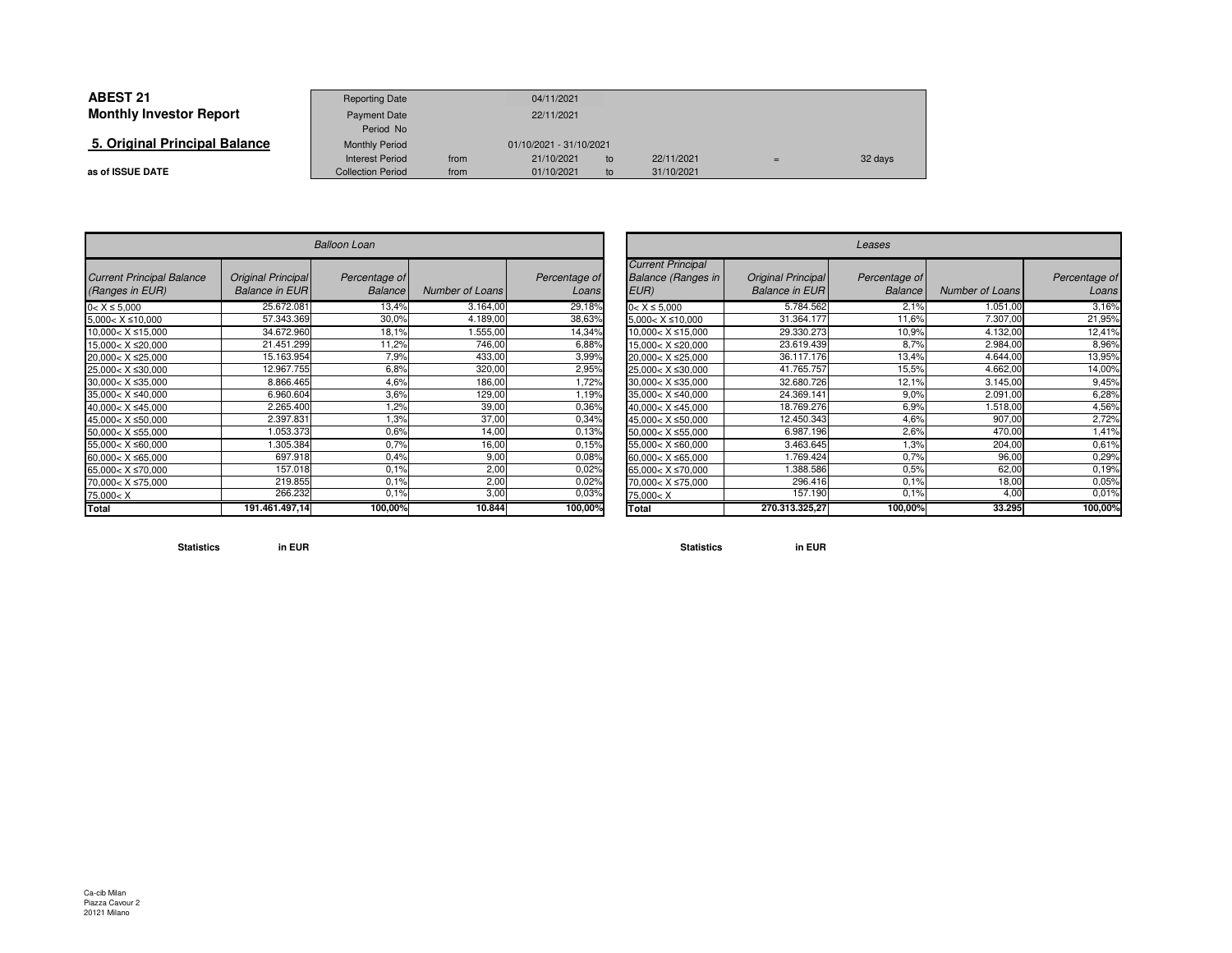

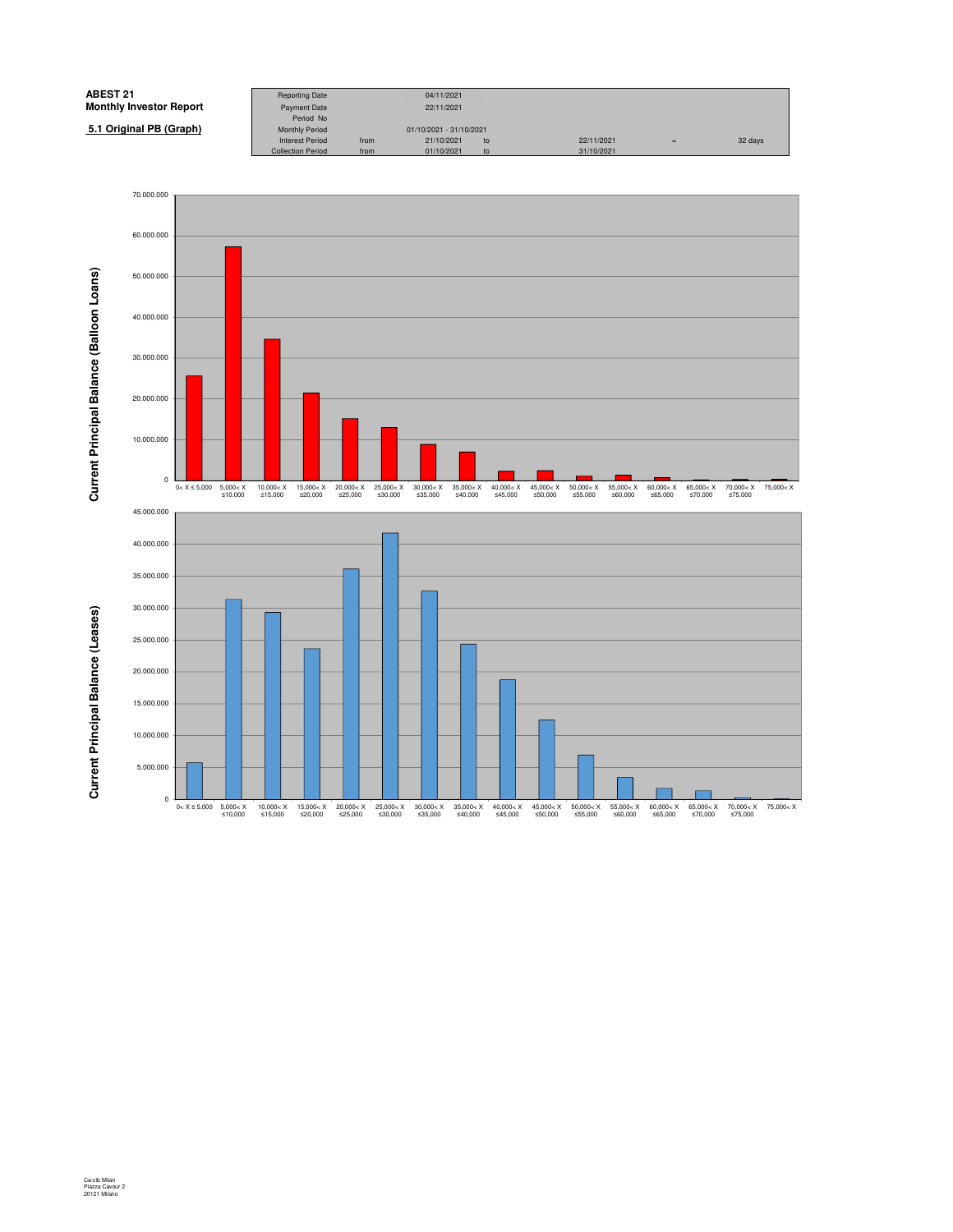|--|

|                   | <b>Reporting Date</b>    |      | 04/11/2021              |    |            |     |         |
|-------------------|--------------------------|------|-------------------------|----|------------|-----|---------|
| Investor Report   | <b>Payment Date</b>      |      | 22/11/2021              |    |            |     |         |
|                   | Period No                |      |                         |    |            |     |         |
| wer Concentration | <b>Monthly Period</b>    |      | 01/10/2021 - 31/10/2021 |    |            |     |         |
|                   | <b>Interest Period</b>   | from | 21/10/2021              | to | 22/11/2021 | $=$ | 32 days |
|                   | <b>Collection Period</b> | from | 01/10/2021              | to | 31/10/2021 |     |         |

|                | <b>Current Principal</b> | Percentage of  |                 |
|----------------|--------------------------|----------------|-----------------|
| No             | <b>Balance in EUR</b>    | <b>Balance</b> | Number of Loans |
|                | 390.096,84               | 0,08%          | 35              |
| $\overline{2}$ | 292.871,16               | 0.06%          | 12              |
| 3              | 287.190,93               | 0.06%          | 28              |
|                | 285.233,82               | 0.06%          | 53              |
| 5              | 283.084,55               | 0.06%          | 27              |
| 6              | 212.425,69               | 0.05%          | 8               |
|                | 186.354,12               | 0,04%          | 10              |
| 8              | 168.789,60               | 0,04%          | 5               |
| 9              | 160.022,31               | 0,03%          | 11              |
| 10             | 150.902,83               | 0.03%          | 3               |
| 11             | 137.967,71               | 0.03%          | 9               |
| 12             | 124.242,47               | 0.03%          | 14              |
| 13             | 121.029,81               | 0.03%          |                 |
| 14             | 115.570,54               | 0.03%          |                 |
| 15             | 108.378,32               | 0.02%          |                 |
| 16             | 107.962,65               | 0.02%          | 19              |
| 17             | 103.662,15               | 0.02%          | 2               |
| 18             | 103.319,58               | 0.02%          |                 |
| 19             | 102.831,11               | 0.02%          |                 |
| 20             | 102.357,19               | $0,02\%$       |                 |
|                | 3.544.293,38             | 0,77%          | 259             |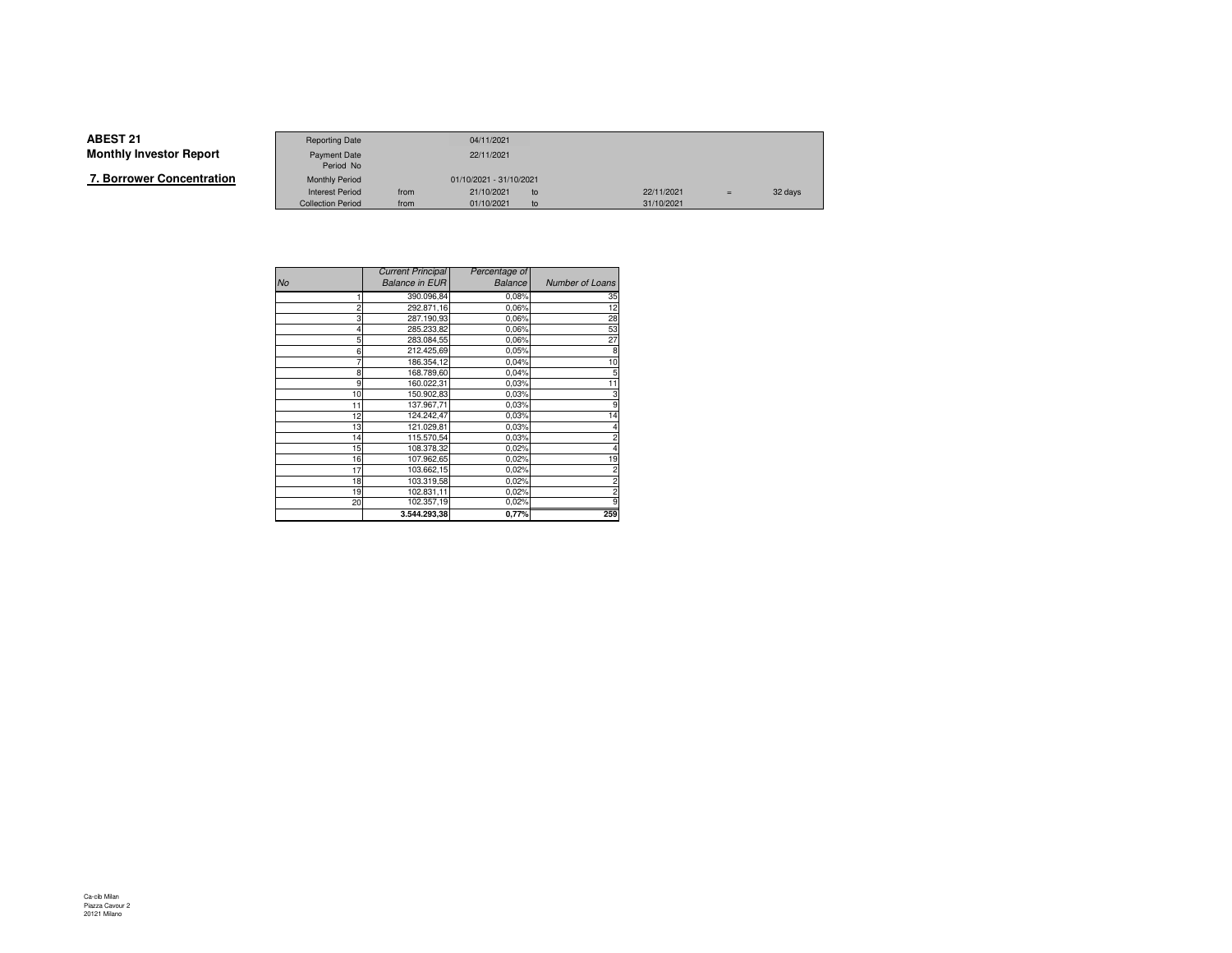# **ABEST 21**

| ABESI 21.                    | <b>Reporting Date</b>     |      | 04/11/2021              |    |            |     |         |
|------------------------------|---------------------------|------|-------------------------|----|------------|-----|---------|
| Monthly Investor Report      | Payment Date<br>Period No |      | 22/11/2021              |    |            |     |         |
| 8. Geographical Distribution | <b>Monthly Period</b>     |      | 01/10/2021 - 31/10/2021 |    |            |     |         |
|                              | <b>Interest Period</b>    | from | 21/10/2021              | to | 22/11/2021 | $=$ | 32 days |
|                              | <b>Collection Period</b>  | from | 01/10/2021              | to | 31/10/2021 |     |         |

|                     | <b>Current Principal</b> | Percentage of |                 | Percentage of |
|---------------------|--------------------------|---------------|-----------------|---------------|
| <b>State</b>        | <b>Balance in EUR</b>    | Balance       | Number of Loans | Loans         |
| Outside of Germany  | 48.131,93                | 0.0%          | 3               | 0.0%          |
| Baden-Württemberg   | 80.956.510,38            | 17,5%         | 7.368           | 16,7%         |
| Bayern              | 88.076.345.23            | 19,1%         | 8.232           | 18,7%         |
| Berlin              | 15.852.313.07            | 3,4%          | 2.064           | 4,7%          |
| Brandenburg         | 12.338.619,64            | 2,7%          | 1.353           | 3,1%          |
| Bremen              | 3.526.814,21             | 0.8%          | 296             | 0.7%          |
| Hamburg             | 13.919.015.62            | 3.0%          | 1.359           | 3,1%          |
| Hessen              | 43.852.255,22            | 9,5%          | 4.036           | 9,1%          |
| Mecklenburg-Vorpomm | 3.986.637,42             | 0,9%          | 335             | 0.8%          |
| Niedersachsen       | 29.450.306.77            | 6,4%          | 2.712           | 6,1%          |
| Nordrhein-Westfalen | 90.893.752,17            | 19,7%         | 8.877           | 20,1%         |
| Rheinland-Pfalz     | 26.688.977.77            | 5,8%          | 2.328           | 5,3%          |
| Saarland            | 6.029.923,70             | 1,3%          | 531             | 1,2%          |
| Sachsen             | 16.472.514.94            | 3,6%          | 1.651           | 3,7%          |
| Sachsen-Anhalt      | 6.146.031,02             | 1,3%          | 642             | 1,5%          |
| Schleswig-Holstein  | 14.768.318,18            | 3,2%          | 1.375           | 3,1%          |
| Thüringen           | 8.768.355,14             | 1,9%          | 977             | 2,2%          |
| Total               | 461.774.822.41           | 100.00%       | 44.139          | 100,00%       |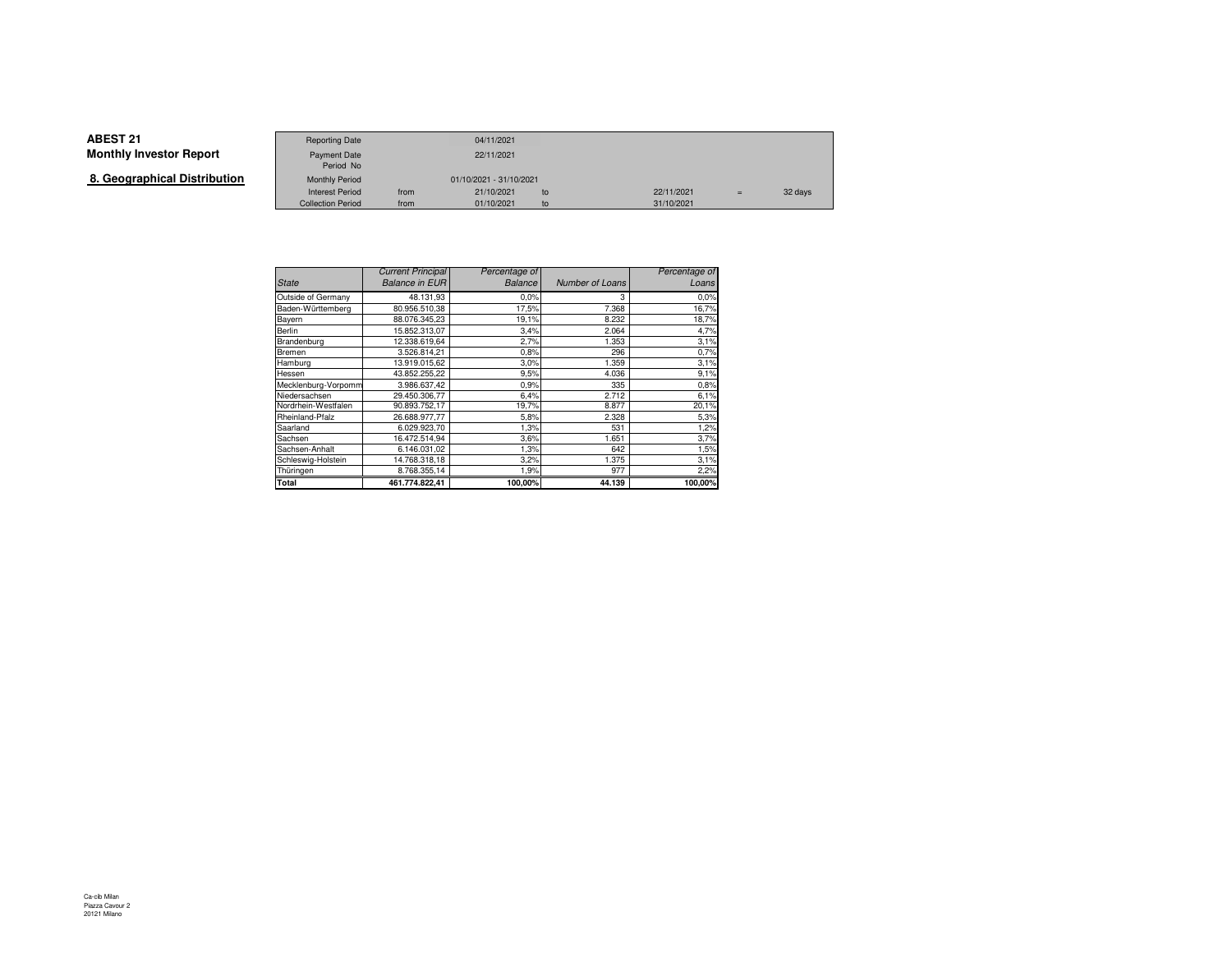**8.1 Geographical Distribution (Graph)**

|                                | <b>Reporting Date</b>     |      | 04/11/2021              |    |            |     |         |
|--------------------------------|---------------------------|------|-------------------------|----|------------|-----|---------|
| Investor Report                | Payment Date<br>Period No |      | 22/11/2021              |    |            |     |         |
| (Graphical Distribution (Graph | <b>Monthly Period</b>     |      | 01/10/2021 - 31/10/2021 |    |            |     |         |
|                                | <b>Interest Period</b>    | from | 21/10/2021              | to | 22/11/2021 | $=$ | 32 days |
|                                | <b>Collection Period</b>  | from | 01/10/2021              | to | 31/10/2021 |     |         |

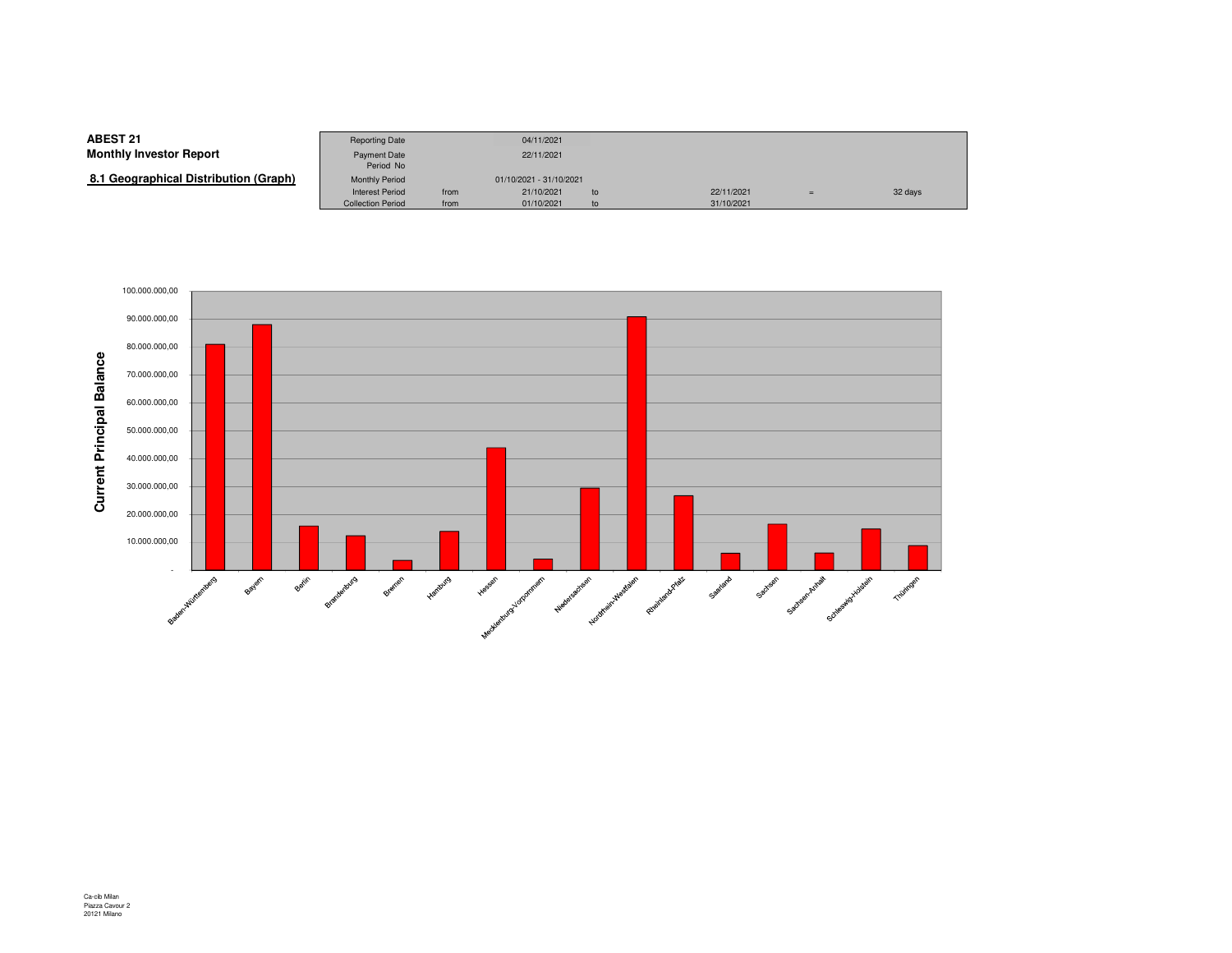| <b>ABEST 21</b>                | <b>Reporting Date</b>     |      | 04/11/2021              |    |            |         |
|--------------------------------|---------------------------|------|-------------------------|----|------------|---------|
| <b>Monthly Investor Report</b> | Payment Date<br>Period No |      | 22/11/2021              |    |            |         |
| 9. Object Type                 | <b>Monthly Period</b>     |      | 01/10/2021 - 31/10/2021 |    |            |         |
|                                | <b>Interest Period</b>    | from | 21/10/2021              | to | 22/11/2021 | 32 days |
|                                | <b>Collection Period</b>  | from | 01/10/2021              | to | 31/10/2021 |         |

| <b>Balloon Loan</b> |                          |                |                 |               |  |  |  |  |  |
|---------------------|--------------------------|----------------|-----------------|---------------|--|--|--|--|--|
|                     | <b>Current Principal</b> | Percentage of  |                 | Percentage of |  |  |  |  |  |
| <b>Object Type</b>  | <b>Balance in EURI</b>   | <b>Balance</b> | Number of Loans | Loans         |  |  |  |  |  |
| Car                 | 171.136.888.62           | 89.4%          | 9.721           | 89,64%        |  |  |  |  |  |
| LCV                 | 20.324.608.52            | 10.6%          | 1.123           | 10.36%        |  |  |  |  |  |
| Total               | 191.461.497.14           | 100%           | 10.844          | 100%          |  |  |  |  |  |

|       |                 |               |                    | Leases                   |                |                 |  |  |
|-------|-----------------|---------------|--------------------|--------------------------|----------------|-----------------|--|--|
| ae of |                 | Percentage of |                    | <b>Current Principal</b> | Percentage of  |                 |  |  |
| ance  | Number of Loans | Loans         | <b>Object Type</b> | <b>Balance in EURI</b>   | <b>Balance</b> | Number of Loans |  |  |
| 19,4% | 9.721           | 89,64%        | <b>ICar</b>        | 239.406.254,24           | 88,57%         | 29.120          |  |  |
| 0,6%  | .123            | 10.36%        | LCV                | 30.907.071.03            | 11.43%         | 4.175           |  |  |
| 100%  | 10.844          | 100%          | Total              | 270.313.325.27           | 100%           | 33.295          |  |  |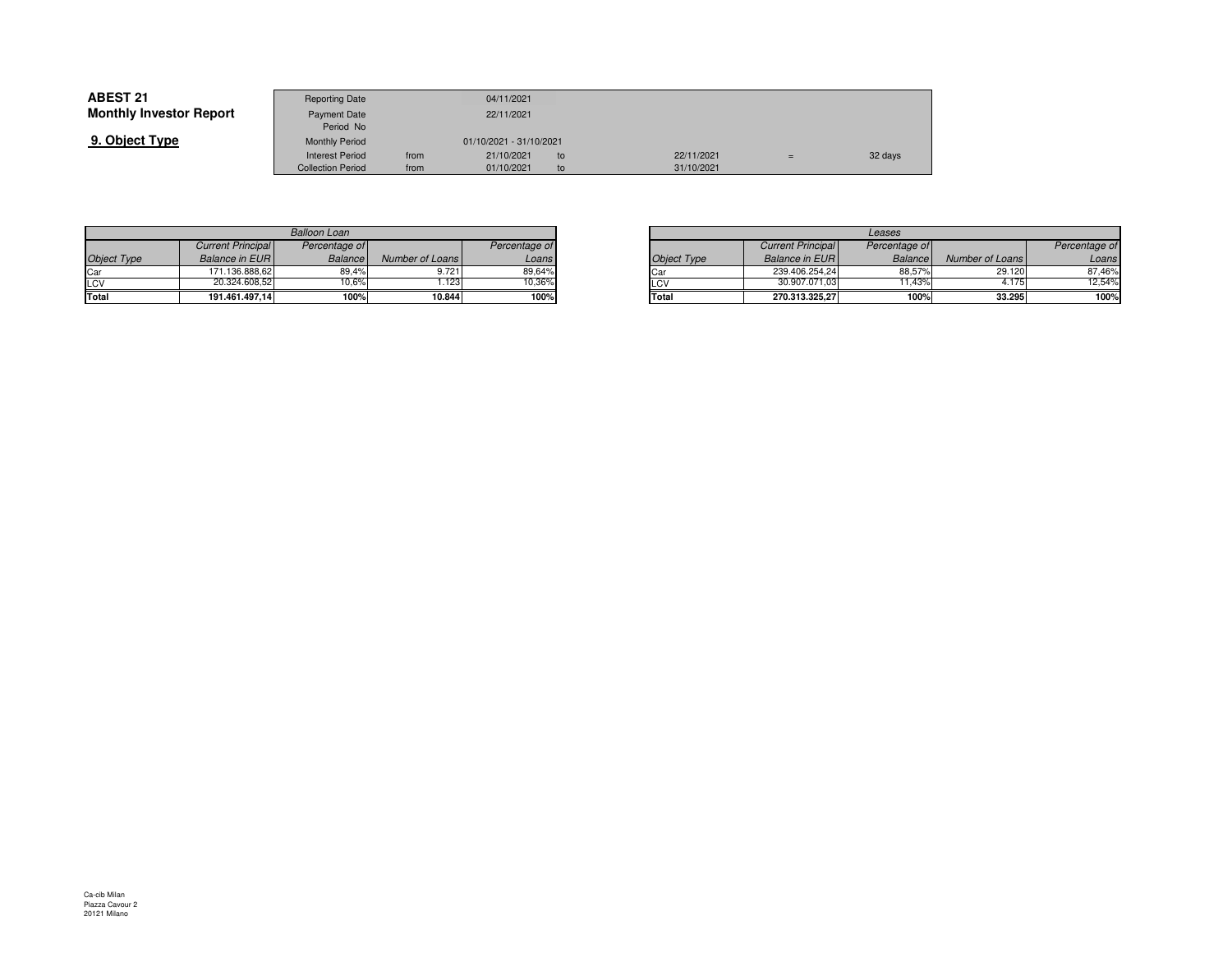| 10. Insurances |  |
|----------------|--|
|----------------|--|

|                    | <b>Reporting Date</b>     |      | 04/11/2021              |     |            |     |         |
|--------------------|---------------------------|------|-------------------------|-----|------------|-----|---------|
| Investor Report    | Payment Date<br>Period No |      | 22/11/2021              |     |            |     |         |
| ances <sup>.</sup> | <b>Monthly Period</b>     |      | 01/10/2021 - 31/10/2021 |     |            |     |         |
|                    | <b>Interest Period</b>    | from | 21/10/2021              | to. | 22/11/2021 | $=$ | 32 days |
|                    | <b>Collection Period</b>  | from | 01/10/2021              | to  | 31/10/2021 |     |         |

| Contract Type        | CPI          | <b>GAP</b>   | <b>Current Principal</b><br><b>Balance in EURI</b> | Percentage of<br>Balance |
|----------------------|--------------|--------------|----------------------------------------------------|--------------------------|
| <b>Balloon Loans</b> | 1.406.130.39 | 2.157.996,85 | 191.461.497.14                                     | 1.9%                     |
| Leases               | $0.00\,$     | 0.00         | 270.313.325.27                                     | $0.0\%$                  |
| <b>Total</b>         | 1.406.130.39 | 2.157.996.85 | 461.774.822.41                                     | 0.8%                     |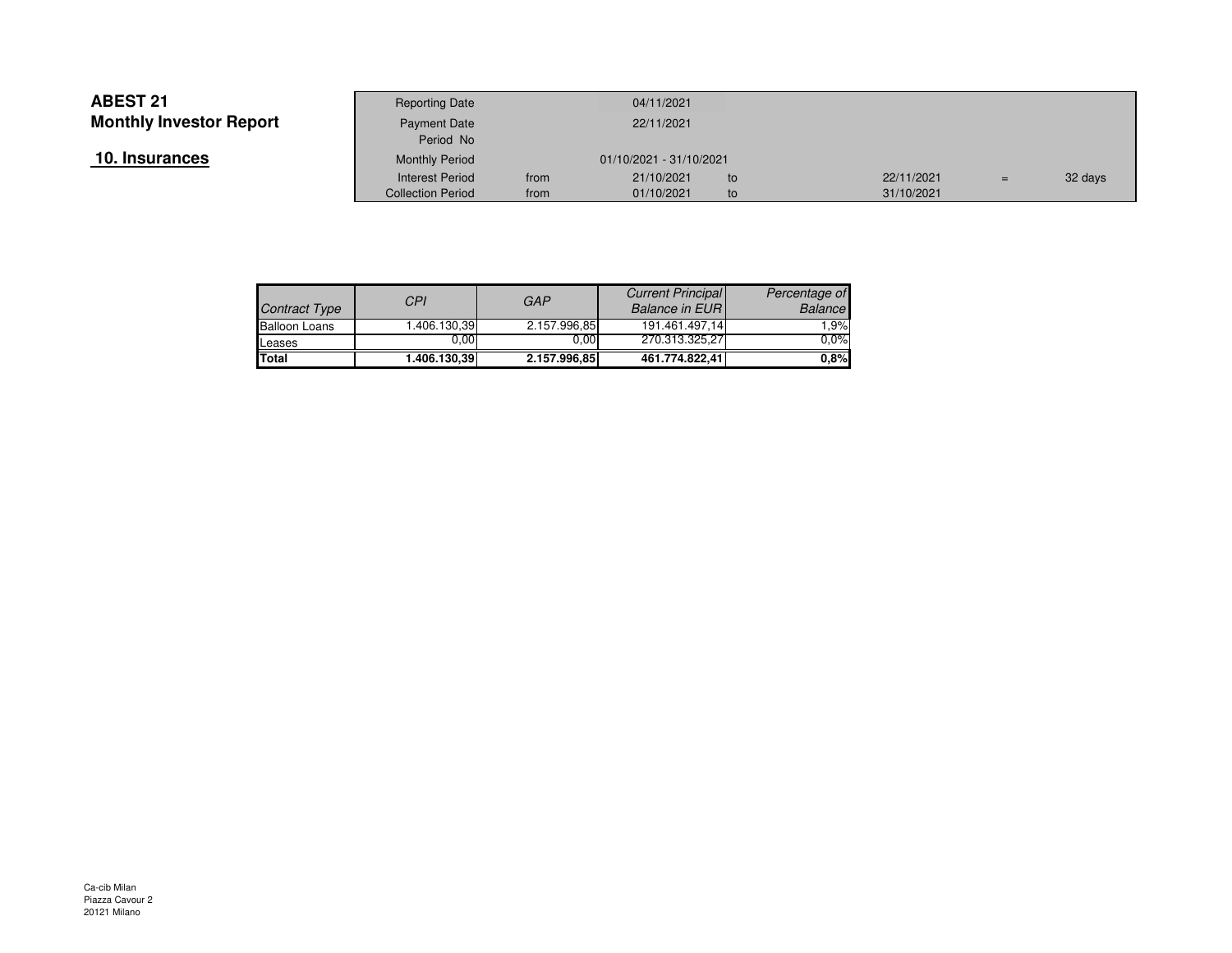### **11. Type of Contract**

|                 | <b>Reporting Date</b>    |                         | 04/11/2021 |    |  |            |     |         |
|-----------------|--------------------------|-------------------------|------------|----|--|------------|-----|---------|
| Investor Report | Payment Date             |                         | 22/11/2021 |    |  |            |     |         |
|                 | Period No                |                         |            |    |  |            |     |         |
| of Contract     | <b>Monthly Period</b>    | 01/10/2021 - 31/10/2021 |            |    |  |            |     |         |
|                 | <b>Interest Period</b>   | from                    | 21/10/2021 | to |  | 22/11/2021 | $=$ | 32 days |
|                 | <b>Collection Period</b> | from                    | 01/10/2021 | to |  | 31/10/2021 |     |         |

|                         |                 | Percentage of Loans in | Loan Principal in | % of Current |
|-------------------------|-----------------|------------------------|-------------------|--------------|
| Loan Type               | Number of Loans | $\%$                   | <b>EURI</b>       | Outstanding  |
| Balloon Loans new cars  | 7.283           | 16.5%                  | 129.439.143       | 28.0%        |
| Balloon Loans used cars | 3.561           | 8.1%                   | 62.022.354        | 13.4%        |
| Leases new cars         | 33.295          | 75.4%                  | 270.313.325       | 58.5%        |
| Total                   | 44.139          | 100%                   | 461.774.822.41    | 100.0%       |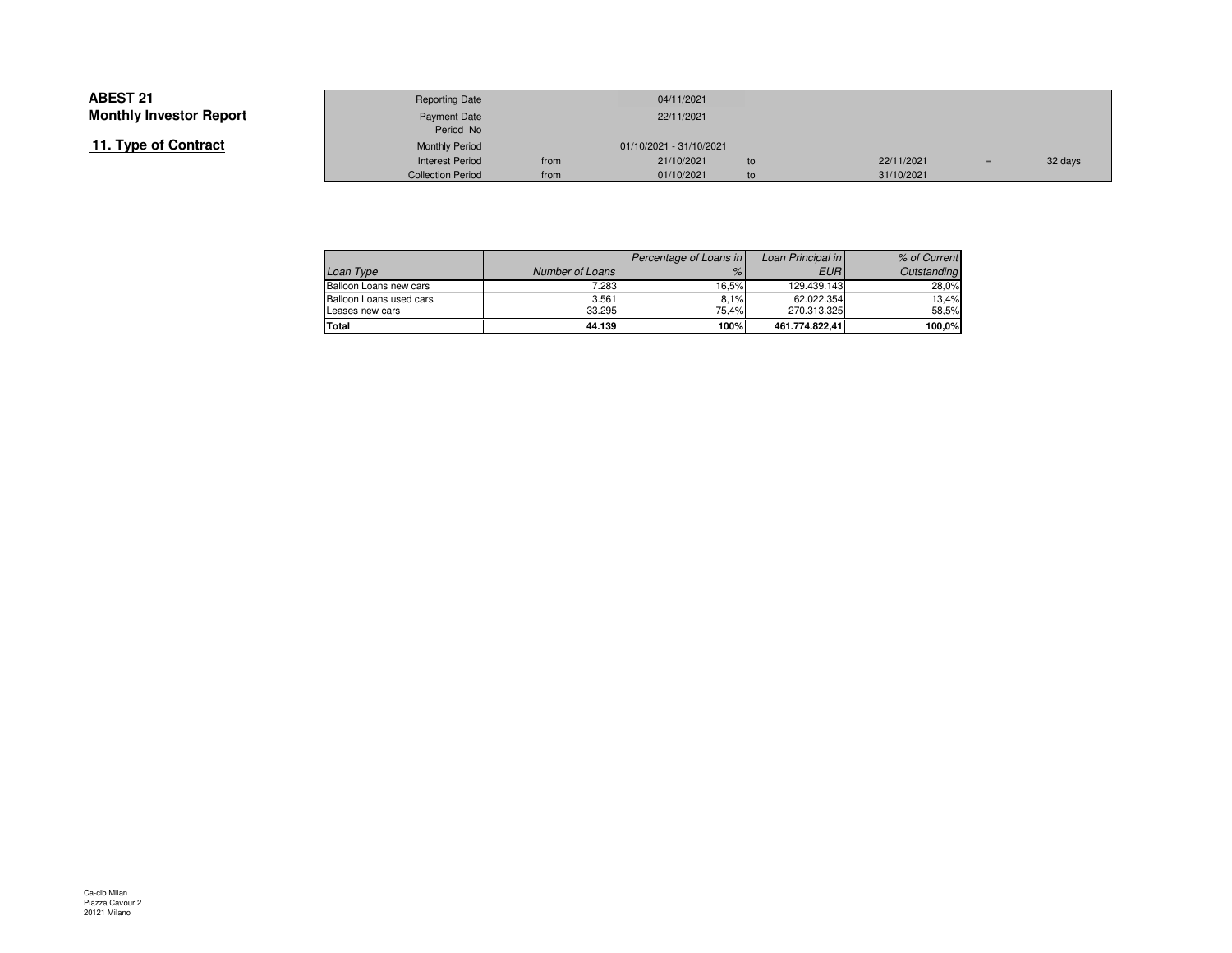| <b>ABEST 21</b>                | <b>Reporting Date</b>    |      | 04/11/2021              |    |            |     |         |
|--------------------------------|--------------------------|------|-------------------------|----|------------|-----|---------|
| <b>Monthly Investor Report</b> | <b>Payment Date</b>      |      | 22/11/2021              |    |            |     |         |
|                                | Period No                |      |                         |    |            |     |         |
| 12. Customer Yield             | <b>Monthly Period</b>    |      | 01/10/2021 - 31/10/2021 |    |            |     |         |
|                                | <b>Interest Period</b>   | from | 21/10/2021              | to | 22/11/2021 | $=$ | 32 days |
|                                | <b>Collection Period</b> | from | 01/10/2021              | to | 31/10/2021 |     |         |

|             | <b>Balloon Loan</b>      |                |                 |               |                                                 | Leases                   |                |                 |               |  |  |
|-------------|--------------------------|----------------|-----------------|---------------|-------------------------------------------------|--------------------------|----------------|-----------------|---------------|--|--|
|             | <b>Current Principal</b> | Percentage of  |                 | Percentage of |                                                 | <b>Current Principal</b> | Percentage of  |                 | Percentage of |  |  |
| Yield Range | <b>Balance in EURI</b>   | <b>Balance</b> | Number of Loans | Loans         | Yield Range                                     | <b>Balance in EURI</b>   | <b>Balance</b> | Number of Loans | Loans         |  |  |
| 0 to 1%     | 18.512.979.30            | 9,67%          | 785             | 7,24%         | 0 to 3%                                         | 151.408.249,33           | 56,01%         | 15.603          | 46,86%        |  |  |
| 1,01 to 2%  | 19.618.476.83            | 10,25%         | 880             | 8,12%         | 3.01 to 4%                                      | 57.950.076,83            | 21,44%         | 8.853           | 26,59%        |  |  |
| 2,01 to 3%  | 56.448.917,35            | 29,48%         | 3.248           | 29,95%        | 4,01 to 5%                                      | 42.600.725,32            | 15,76%         | 6.161           | 18,50%        |  |  |
| 3,01 to 4%  | 76.155.536,07            | 39,78%         | 4.422           | 40,78%        | 5,01 to 6%                                      | 12.854.806,79            | 4,76%          | .866            | 5,60%         |  |  |
| 4,01 to 5%  | 17.802.580,09            | 9,30%          | .239            | 11,43%        | 6.01 to 7%                                      | 4.223.618,66             | 1,56%          | 610             | 1,83%         |  |  |
| 5,01 to 6%  | 2.728.130,68             | 1,42%          | 252             | 2,32%         | 7.01 to 8%                                      | 1.192.775,40             | 0,44%          | 190             | 0,57%         |  |  |
| 6,01 to 7%  | 192.636,91               | 0,10%          |                 | 0.16%         | 8.01 to 9%                                      | 83.072,94                | 0.03%          |                 | 0,04%         |  |  |
| 7,01 to 8%  | 2.239,91                 | 0.00%          |                 | 0.01%         | 9.01 to 10%                                     | 0,00                     | 0.00%          |                 | 0,00%         |  |  |
| 8,01 to 9%  | 0,00                     | 0,00%          |                 | 0.00%         | >10%                                            | 0,00                     | 0,00%          |                 | 0,00%         |  |  |
| 9,01 to 10% | 0,00                     | 0.00%          |                 | 0.00%         | <b>Total</b>                                    | 270.313.325,27           | 100%           | 33.295,00       | 100%          |  |  |
| >10%        | 0,00                     | 0,00%          |                 | $0.00\%$      |                                                 |                          |                |                 |               |  |  |
| Total       | 191.461.497,14           | 100%           | 10.844,00       | 100%          | the contract of the contract of the contract of |                          |                |                 |               |  |  |

| <b>Balloon Loan</b> |                          |                |                 |               |             |                          | Leases         |                 |  |
|---------------------|--------------------------|----------------|-----------------|---------------|-------------|--------------------------|----------------|-----------------|--|
|                     | <b>Current Principal</b> | Percentage of  |                 | Percentage of |             | <b>Current Principal</b> | Percentage of  |                 |  |
| Range               | <b>Balance in EURI</b>   | <b>Balance</b> | Number of Loans | Loans         | Yield Range | <b>Balance in EUR</b>    | <b>Balance</b> | Number of Loans |  |
|                     | 18.512.979,30            | 9,67%          | 785             | 7,24%         | 0 to 3%     | 151.408.249,33           | 56,01%         | 15.603          |  |
| o 2%                | 19.618.476,83            | 10,25%         | 880             | 8,12%         | 3,01 to 4%  | 57.950.076,83            | 21.44%         | 8.853           |  |
| о 3%                | 56.448.917,35            | 29,48%         | 3.248           | 29,95%        | 4,01 to 5%  | 42.600.725,32            | 15,76%         | 6.161           |  |
| o 4%                | 76.155.536,07            | 39,78%         | 4.422           | 40,78%        | 5,01 to 6%  | 12.854.806,79            | 4,76%          | 1.866           |  |
| o 5%                | 17.802.580,09            | 9,30%          | 1.239           | 11,43%        | 6,01 to 7%  | 4.223.618,66             | 1,56%          | 610             |  |
| o 6%                | 2.728.130,68             | 1,42%          | 252             | 2,32%         | 7,01 to 8%  | .192.775,40              | 0,44%          | 190             |  |
| o 7%                | 192.636,91               | 0,10%          |                 | 0.16%         | 8,01 to 9%  | 83.072,94                | 0.03%          |                 |  |
| o 8%                | 2.239,91                 | 0,00%          |                 | 0,01%         | 9,01 to 10% | 0,00                     | 0,00%          |                 |  |
| о 9%                | 0,00                     | 0,00%          |                 | 0,00%         | >10%        | 0,00                     | 0,00%          |                 |  |
| o 10%               | 0,00                     | 0.00%          |                 | 0,00%         | Total       | 270.313.325,27           | 100%           | 33.295,00       |  |
|                     | .                        | .              |                 | $-222$        |             |                          |                |                 |  |

| <b>Statistics</b>  | in $%$ |
|--------------------|--------|
| <b>WA Interest</b> |        |

**Statistics in %** $3,10$ WA Interest

\* runs from .00 to .99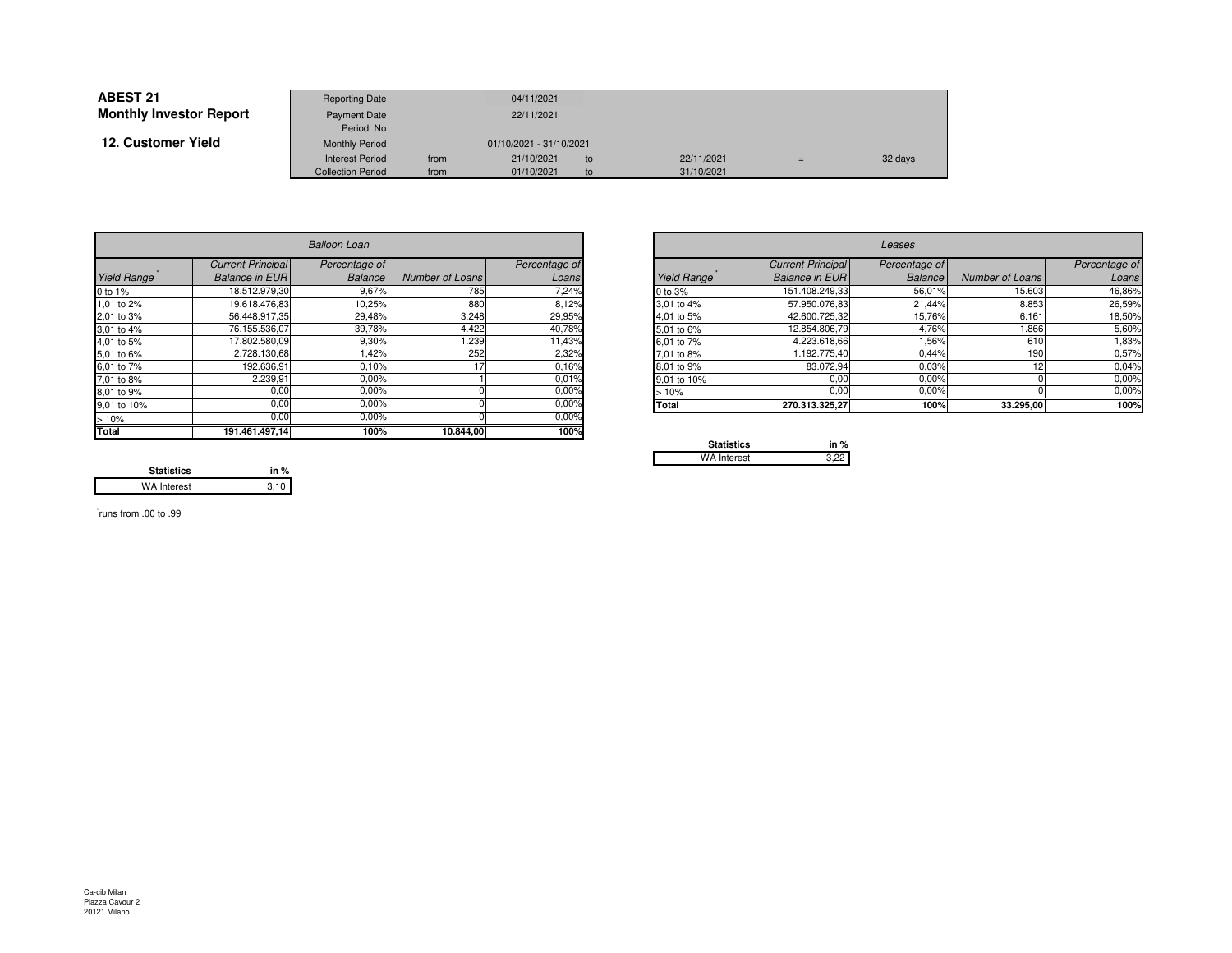| <b>ABEST 21</b>                | <b>Reporting Date</b>                           |              | 04/11/2021              |          |            |     |         |
|--------------------------------|-------------------------------------------------|--------------|-------------------------|----------|------------|-----|---------|
| <b>Monthly Investor Report</b> |                                                 |              | 22/11/2021              |          |            |     |         |
|                                | Payment Date<br>Period No                       |              |                         |          |            |     |         |
| 12.1 Customer Yield (Graph)    |                                                 |              | 01/10/2021 - 31/10/2021 |          |            |     |         |
|                                | <b>Monthly Period</b><br><b>Interest Period</b> |              | 21/10/2021              |          | 22/11/2021 |     |         |
|                                | <b>Collection Period</b>                        | from<br>from | 01/10/2021              | to<br>to | 31/10/2021 | $=$ | 32 days |
|                                |                                                 |              |                         |          |            |     |         |



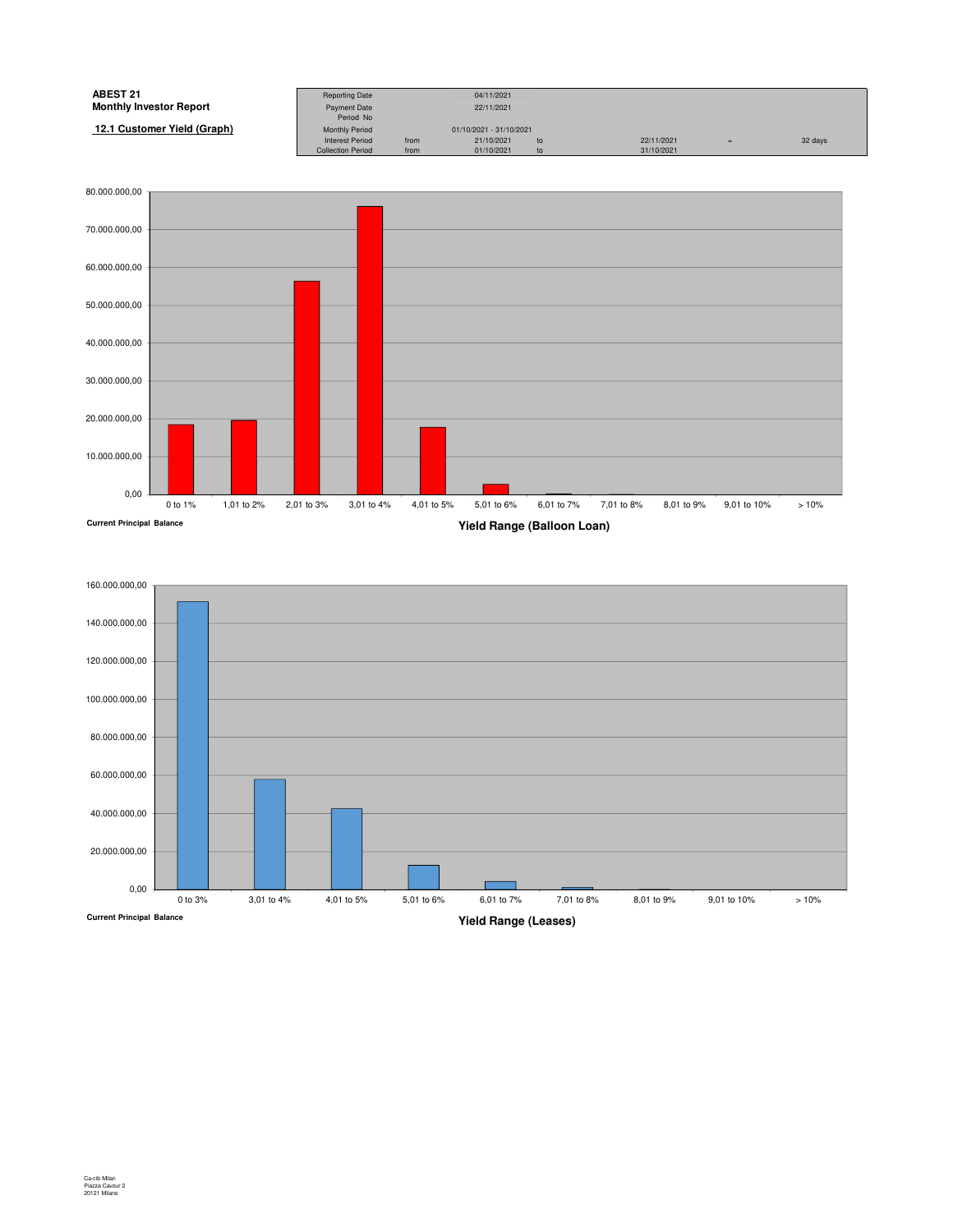| <b>ABEST 21</b>                | <b>Reporting Date</b>    |      | 04/11/2021              |     |            |     |         |
|--------------------------------|--------------------------|------|-------------------------|-----|------------|-----|---------|
| <b>Monthly Investor Report</b> | <b>Payment Date</b>      |      | 22/11/2021              |     |            |     |         |
|                                | Period No                |      |                         |     |            |     |         |
| 13. Seasoning                  | <b>Monthly Period</b>    |      | 01/10/2021 - 31/10/2021 |     |            |     |         |
|                                | <b>Interest Period</b>   | from | 21/10/2021              | to  | 22/11/2021 | $=$ | 32 days |
|                                | <b>Collection Period</b> | from | 01/10/2021              | to. | 31/10/2021 |     |         |

|                 | <b>Balloon Loan</b>      |                |                        |               |  |  |  |  |  |
|-----------------|--------------------------|----------------|------------------------|---------------|--|--|--|--|--|
| Seasoning in    | <b>Current Principal</b> | Percentage of  |                        | Percentage of |  |  |  |  |  |
| <b>Months</b>   | <b>Balance in EUR</b>    | <b>Balance</b> | <b>Number of Loans</b> | Loans         |  |  |  |  |  |
| 0 to 6 months   | 49.373.116.57            | 25,79%         | 2.045                  | 18,86%        |  |  |  |  |  |
| 7 to 12 months  | 74.870.015.12            | 39,10%         | 3.449                  | 31,81%        |  |  |  |  |  |
| 13 to 18 months | 15.461.917.37            | 8,08%          | 741                    | 6,83%         |  |  |  |  |  |
| 19 to 24 months | 5.830.319.23             | 3,05%          | 285                    | 2,63%         |  |  |  |  |  |
| 25 to 30 months | 823.182,32               | 0,43%          | 47                     | 0,43%         |  |  |  |  |  |
| 31 to 36 months | 729.745,95               | 0,38%          | 43                     | 0,40%         |  |  |  |  |  |
| 37 to 42 months | 63.953,87                | 0.03%          | հ                      | 0.06%         |  |  |  |  |  |
| 43 to 48 months | 6.724.316.90             | 3,51%          | 478                    | 4,41%         |  |  |  |  |  |
| 49 to 54 months | 16.777.381,45            | 8,76%          | 1.504                  | 13,87%        |  |  |  |  |  |
| 55 to 60 months | 10.795.557,11            | 5,64%          | 1.011                  | 9,32%         |  |  |  |  |  |
| 61 to 66 months | 5.435.644.66             | 2,84%          | 559                    | 5,15%         |  |  |  |  |  |
| 67 to 72 months | 2.345.792,08             | 1,23%          | 315                    | 2,90%         |  |  |  |  |  |
| 73 to 78 months | 1.588.027.21             | 0,83%          | 229                    | 2,11%         |  |  |  |  |  |
| > 78 months     | 642.527,30               | 0,34%          | 132                    | 1,22%         |  |  |  |  |  |
| Total           | 191.461.497.14           | 100,00%        | 10.844                 | 100,00%       |  |  |  |  |  |

| n            |                 |               |               |                 |                          |                |                 |               |
|--------------|-----------------|---------------|---------------|-----------------|--------------------------|----------------|-----------------|---------------|
| ge of        |                 | Percentage of | Seasoning in  |                 | <b>Current Principal</b> | Percentage of  |                 | Percentage of |
| ance         | Number of Loans | Loans         | <b>Months</b> |                 | <b>Balance in EURI</b>   | <b>Balance</b> | Number of Loans | Loans         |
| 5,79%        | 2.045           | 18,86%        |               | 0 to 6 months   | 45.009.092,57            | 16,65%         | 3.859           | 11,59%        |
| .10%         | 3.449           | 31,81%        |               | 7 to 12 months  | 62.423.383,33            | 23.09%         | 5.319           | 15,98%        |
| 3,08%        | 741             | 6,83%         |               | 13 to 18 months | 52.161.530,41            | 19,30%         | 5.256           | 15,79%        |
| 3,05%        | 285             | 2,63%         |               | 19 to 24 months | 47.386.515,88            | 17,53%         | 6.057           | 18,19%        |
| ,43%         | 47              | 0,43%         |               | 25 to 30 months | 36.728.266,79            | 13,59%         | 6.003           | 18,03%        |
| ,38%         | 43              | 0,40%         |               | 31 to 36 months | 16.300.294,50            | 6,03%          | 3.789           | 11,38%        |
| 0.3%         |                 | 0.06%         |               | 37 to 42 months | 7.247.764,09             | 2.68%          | 1.640           | 4,93%         |
| 3,51%        | 478             | 4.41%         |               | 43 to 60 months | 3.056.477,70             | 1,13%          | 1.372           | 4,12%         |
| 3,76%        | .504            | 13,87%        | Total         |                 | 270.313.325,27           | 100,00%        | 33.295          | 100,00%       |
| $\sim$ 0.40% | ,,,,            | 0.0001        |               |                 |                          |                |                 |               |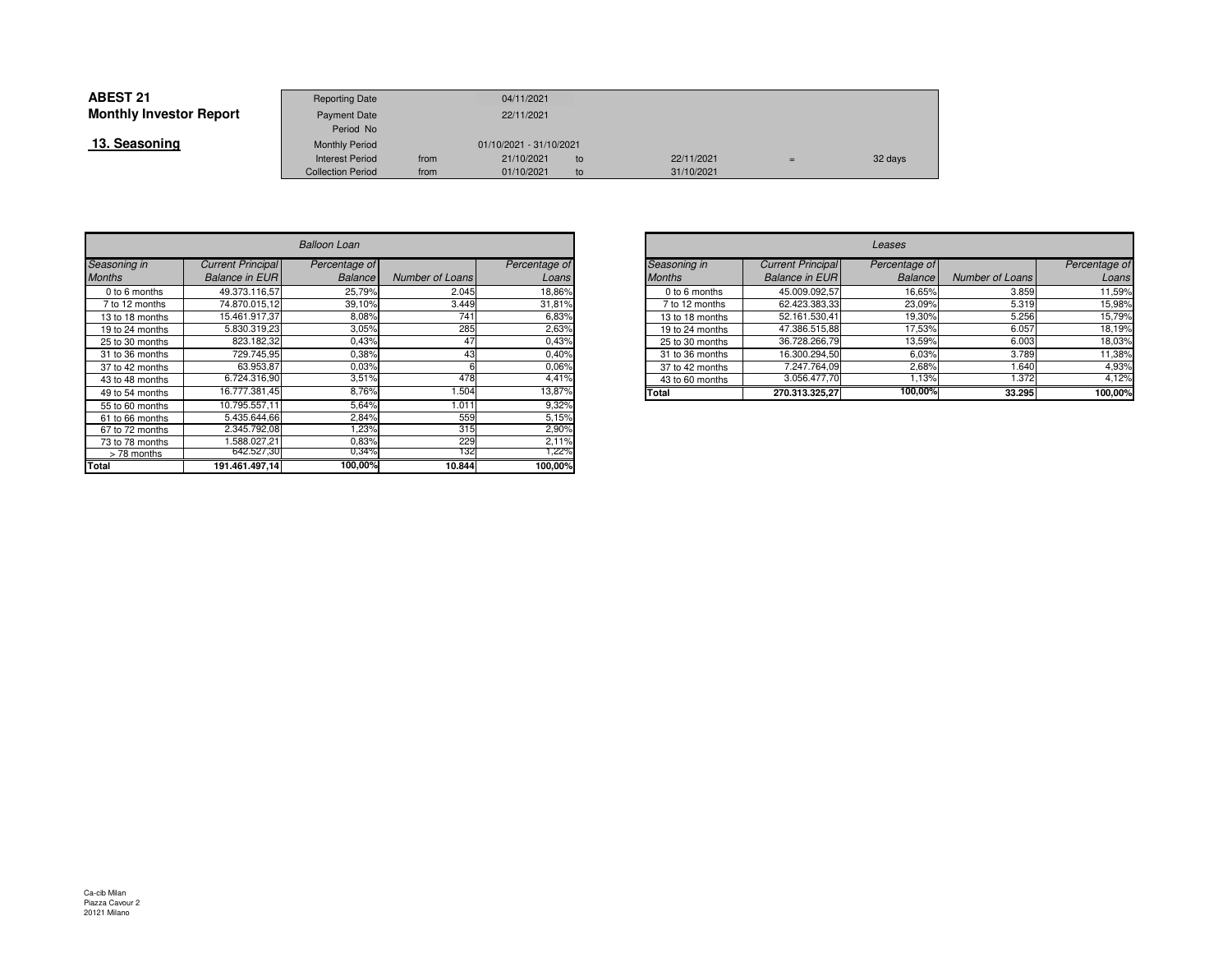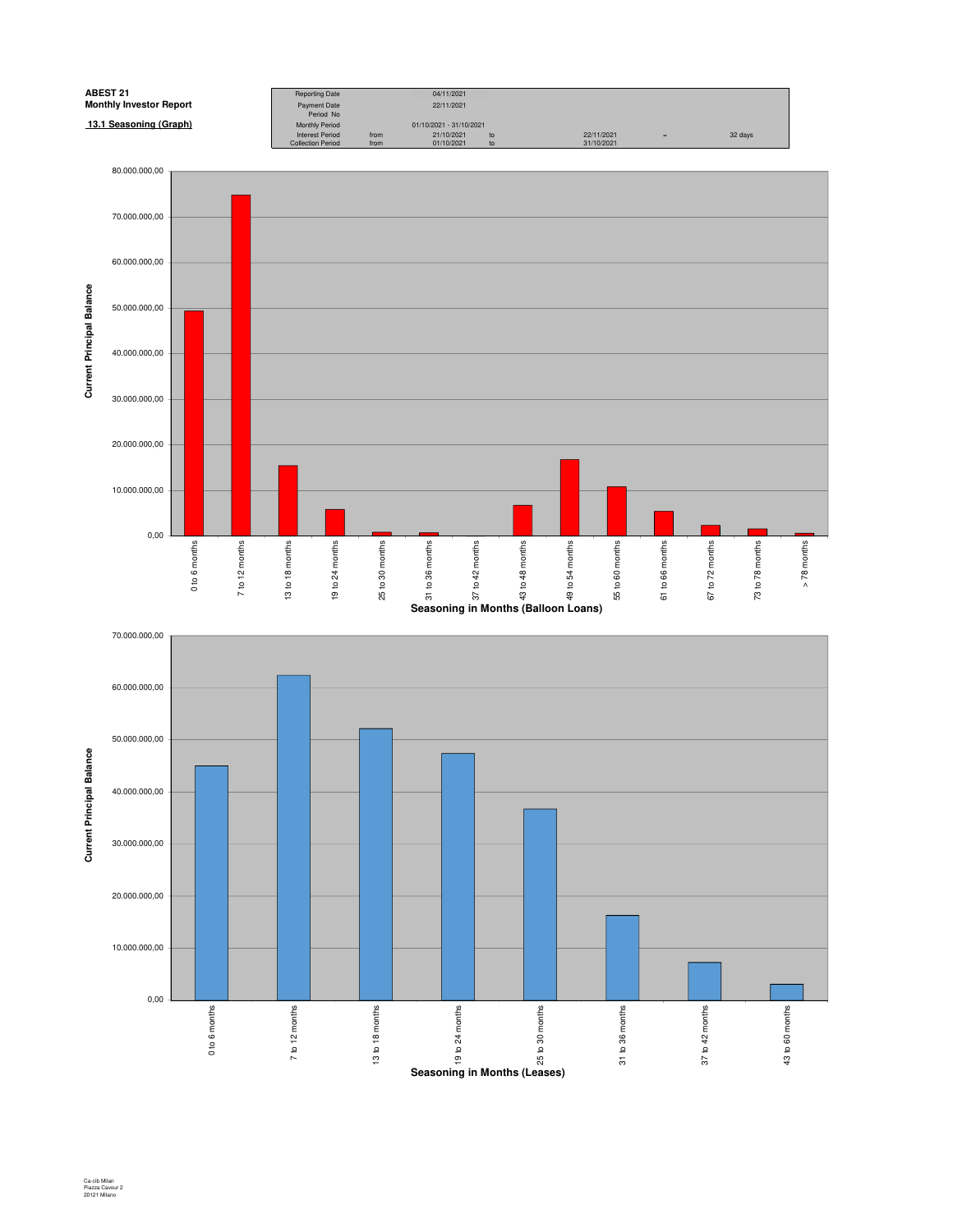| <b>ABEST 21</b>                | <b>Reporting Date</b>              |      | 04/11/2021              |    |            |     |         |
|--------------------------------|------------------------------------|------|-------------------------|----|------------|-----|---------|
| <b>Monthly Investor Report</b> | Payment Date                       |      | 22/11/2021              |    |            |     |         |
| 14. Remaining Term             | Period No<br><b>Monthly Period</b> |      | 01/10/2021 - 31/10/2021 |    |            |     |         |
|                                | <b>Interest Period</b>             | from | 21/10/2021              | to | 22/11/2021 | $=$ | 32 days |
|                                | <b>Collection Period</b>           | from | 01/10/2021              | to | 31/10/2021 |     |         |

|                   | <b>Balloon Loan</b>      |                |                        |               |  |  |  |  |  |
|-------------------|--------------------------|----------------|------------------------|---------------|--|--|--|--|--|
| Remaining Term in | <b>Current Principal</b> | Percentage of  |                        | Percentage of |  |  |  |  |  |
| <b>Months</b>     | <b>Balance in EUR</b>    | <b>Balance</b> | <b>Number of Loans</b> | Loans         |  |  |  |  |  |
| 0 to 6 months     | 9.022.330.73             | 4,71%          | 2.045                  | 18,86%        |  |  |  |  |  |
| 7 to 12 months    | 10.540.043,84            | 5,51%          | 3.449                  | 31,81%        |  |  |  |  |  |
| 13 to 18 months   | 8.138.466,34             | 4,25%          | 741                    | 6,83%         |  |  |  |  |  |
| 19 to 24 months   | 10.391.403,28            | 5,43%          | 285                    | 2,63%         |  |  |  |  |  |
| 25 to 30 months   | 16.517.024.40            | 8,63%          | 47                     | 0,43%         |  |  |  |  |  |
| 31 to 36 months   | 20.916.486.53            | 10,92%         | 43                     | 0,40%         |  |  |  |  |  |
| 37 to 42 months   | 35.677.230,27            | 18,63%         | 6                      | 0,06%         |  |  |  |  |  |
| 43 to 48 months   | 20.457.327.95            | 10,68%         | 478                    | 4,41%         |  |  |  |  |  |
| 49 to 54 months   | 20.404.274.16            | 10,66%         | 1.504                  | 13,87%        |  |  |  |  |  |
| 55 to 60 months   | 10.785.729,20            | 5,63%          | 1.011                  | 9,32%         |  |  |  |  |  |
| 61 to 66 months   | 14.130.330.55            | 7,38%          | 559                    | 5,15%         |  |  |  |  |  |
| 67 to 72 months   | 9.020.044.18             | 4,71%          | 315                    | 2,90%         |  |  |  |  |  |
| 73 to 78 months   | 3.764.485,64             | 1,97%          | 229                    | 2,11%         |  |  |  |  |  |
| >78 months        | 1.696.320,07             | 0,89%          | 132                    | 1,22%         |  |  |  |  |  |
| <b>Total</b>      | 191.461.497,14           | 100,00%        | 10.844                 | 100,00%       |  |  |  |  |  |

| $\overline{r}$ |                 |               |  | Leases            |                          |                |                 |               |  |  |
|----------------|-----------------|---------------|--|-------------------|--------------------------|----------------|-----------------|---------------|--|--|
| ge of          |                 | Percentage of |  | Remaining Term in | <b>Current Principal</b> | Percentage of  |                 | Percentage of |  |  |
| ance           | Number of Loans | Loans         |  | <b>Months</b>     | <b>Balance in EUR</b>    | <b>Balance</b> | Number of Loans | Loans         |  |  |
| 4,71%          | 2.045           | 18,86%        |  | 0 to 6 months     | 6.924.150.71             | 2,56%          | 3.633           | 10,91%        |  |  |
| 5,51%          | 3.449           | 31,81%        |  | 7 to 12 months    | 22.125.308,17            | 8,19%          | 5.252           | 15,77%        |  |  |
| I,25%          | 741             | 6,83%         |  | 13 to 18 months   | 34.272.580.31            | 12,68%         | 5.204           | 15,63%        |  |  |
| 5,43%          | 285             | 2,63%         |  | 19 to 24 months   | 46.858.668.86            | 17,33%         | 5.560           | 16,70%        |  |  |
| 3,63%          | 47              | 0,43%         |  | 25 to 30 months   | 49.743.318.59            | 18,40%         | 4.684           | 14,07%        |  |  |
| ,92%           | 43              | 0,40%         |  | 31 to 36 months   | 44.598.272,18            | 16,50%         | 3.924           | 11,79%        |  |  |
| 3,63%          |                 | 0.06%         |  | 37 to 42 months   | 34.493.840.41            | 12.76%         | 2.844           | 8,54%         |  |  |
| 0,68%          | 478             | 4,41%         |  | 43 to 48 months   | 22.291.510.91            | 8,25%          | 1.681           | 5,05%         |  |  |
| 0,66%          | .504            | 13,87%        |  | 49 to 54 months   | 5.701.763.25             | 2.11%          | 328             | 0.99%         |  |  |
| $5,63\%$       | 1.011           | 9,32%         |  | 55 to 60 months   | 3.303.911.88             | ,22%           | 185             | 0,56%         |  |  |
| 7,38%          | 559             | 5,15%         |  | <b>Total</b>      | 270.313.325,27           | 100,00%        | 33.295          | 100,00%       |  |  |
| .              | $ -$            | - - - -       |  |                   |                          |                |                 |               |  |  |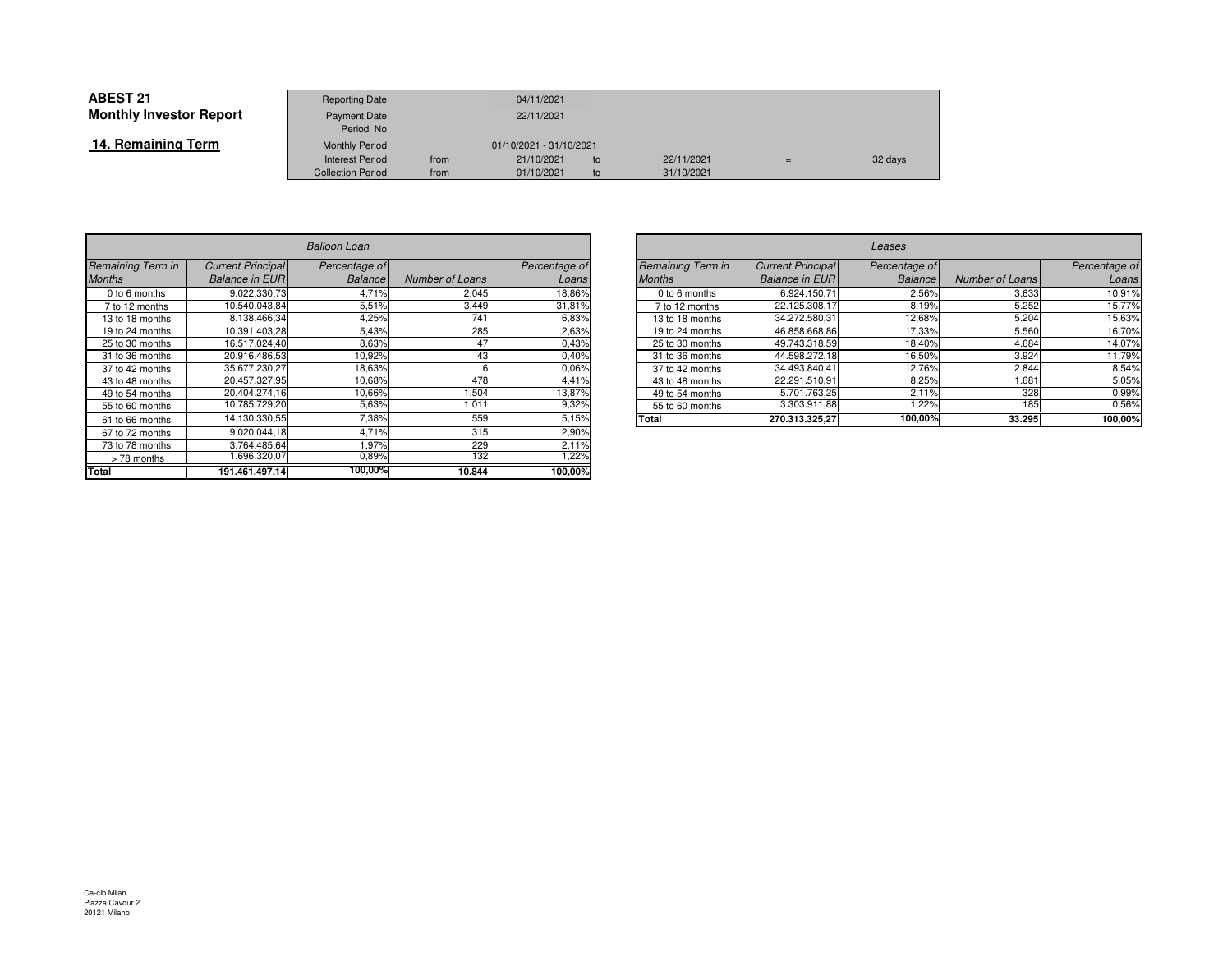

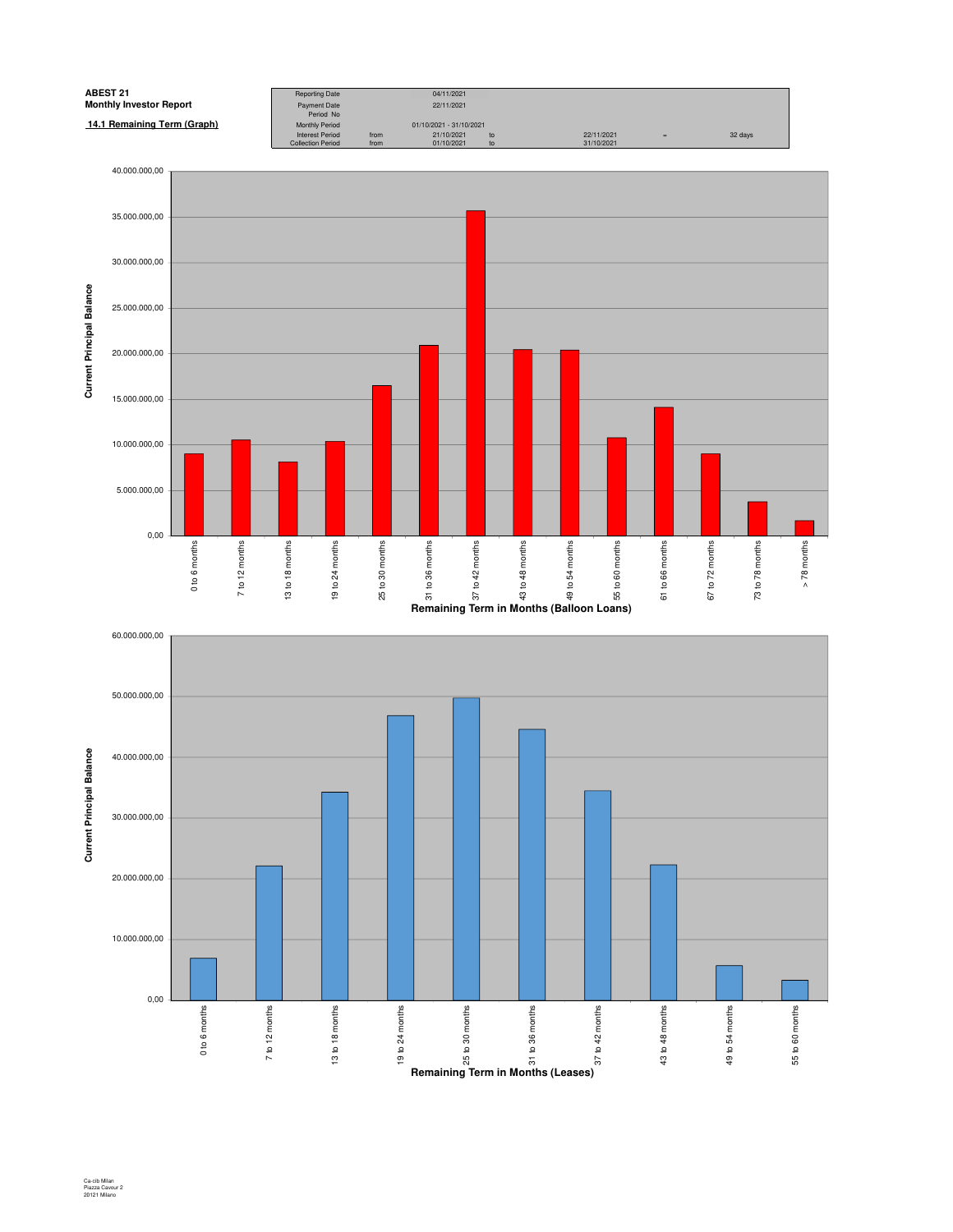| <b>ABEST 21</b>                | <b>Reporting Date</b>     |      | 04/11/2021              |    |            |     |         |
|--------------------------------|---------------------------|------|-------------------------|----|------------|-----|---------|
| <b>Monthly Investor Report</b> | Payment Date<br>Period No |      | 22/11/2021              |    |            |     |         |
| 15. Original Term              | <b>Monthly Period</b>     |      | 01/10/2021 - 31/10/2021 |    |            |     |         |
|                                | <b>Interest Period</b>    | from | 21/10/2021              | to | 22/11/2021 | $=$ | 32 days |
|                                | <b>Collection Period</b>  | from | 01/10/2021              | to | 31/10/2021 |     |         |

|                   |                          | <b>Balloon Loan</b> |                        |               |                         |
|-------------------|--------------------------|---------------------|------------------------|---------------|-------------------------|
| Remaining Term in | <b>Current Principal</b> | Percentage of       |                        | Percentage of | Remaining Term in       |
| <b>Months</b>     | <b>Balance in EUR</b>    | Balance             | <b>Number of Loans</b> | Loans         | <b>Months</b>           |
| 0 to 6 months     | 14.740.55                | 0.01%               |                        | 0.02%         | 0 to 6 months           |
| 7 to 12 months    | 305.068.48               | 0.16%               | 30                     | 0,28%         | 7 to 12 months          |
| 13 to 18 months   | 353.241.59               | 0.18%               | 22                     | 0,20%         | 13 to 18 months         |
| 19 to 24 months   | 2.492.673,92             | 1,30%               | 159                    | 1.47%         | 19 to 24 months         |
| 25 to 30 months   | 380.435,48               | 0,20%               | 23                     | 0.21%         | 25 to 30 months         |
| 31 to 36 months   | 16.754.789,75            | 8,75%               | 758                    | 6,99%         | 31 to 36 months         |
| 37 to 42 months   | 566.726,48               | 0.30%               | 29                     | 0,27%         | 37 to 42 months         |
| 43 to 48 months   | 62.563.525,58            | 32,68%              | 3.021                  | 27,86%        | 43 to 48 months         |
| 49 to 54 months   | 964.890.73               | 0.50%               | 43                     | 0,40%         | 49 to 54 months         |
| 55 to 60 months   | 45.740.075,16            | 23,89%              | 2.615                  | 24,11%        | 55 to 60 months         |
| 61 to 66 months   | 1.244.190.19             | 0.65%               | 88                     | 0.81%         | Total                   |
| 67 to 72 months   | 18.843.669,86            | 9.84%               | 1.107                  | 10,21%        |                         |
| 73 to 78 months   | 1.719.469.74             | 0.90%               | 103                    | 0.95%         |                         |
| > 78 months       | 39.517.999,63            | 20,64%              | 2.844                  | 26,23%        | <b>Statistics</b>       |
| Total             | 191.461.497,14           | 100,00%             | 10.844                 | 100,00%       | <b>WA Original Term</b> |

| n                    |                        |               |                   |                          | Leases         |                        |               |
|----------------------|------------------------|---------------|-------------------|--------------------------|----------------|------------------------|---------------|
| ge of                |                        | Percentage of | Remaining Term in | <b>Current Principal</b> | Percentage of  |                        | Percentage of |
| ance                 | Number of Loans        | Loans         | <b>Months</b>     | <b>Balance in EUR</b>    | <b>Balance</b> | <b>Number of Loans</b> | Loans         |
| ,01%                 |                        | 0.02%         | 0 to 6 months     | 0,00                     | 0.00%          |                        | 0.00%         |
| 16%                  | 30                     | 0.28%         | 7 to 12 months    | 0,00                     | 0.00%          |                        | 0,00%         |
| ,18%                 | 22                     | 0,20%         | 13 to 18 months   | 333.160,76               | 0,12%          | 380                    | 1,14%         |
| .30%                 | 159                    | A7%           | 19 to 24 months   | .542.755,51              | 0,57%          | 565                    | 1,70%         |
| ,20%                 | 23                     | 0.21%         | 25 to 30 months   | 368.732,52               | 0,14%          | 59                     | 0,18%         |
| 3,75%                | 758                    | 6,99%         | 31 to 36 months   | 99.147.847,59            | 36,68%         | 13.696                 | 41,14%        |
| ,30%                 | 29                     | 0,27%         | 37 to 42 months   | 2.777.891.69             | 1,03%          | 239                    | 0,72%         |
| .68%                 | 3.021                  | 27,86%        | 43 to 48 months   | 136.087.433.10           | 50,34%         | 15.951                 | 47,91%        |
| ,50%                 | 43                     | 0,40%         | 49 to 54 months   | 1.468.427.60             | 0.54%          | 139                    | 0,42%         |
| ,89%                 | 2.615                  | 24.11%        | 55 to 60 months   | 28.587.076,50            | 10,58%         | 2.266                  | 6,81%         |
| 0.65%                | 88                     | 0,81%         | Total             | 270.313.325,27           | 100,00%        | 33.295                 | 100,00%       |
| $\sim$ $\sim$ $\sim$ | $\cdot$ $\cdot$ $\sim$ | 100           |                   |                          |                |                        |               |

| ℅ | <b>Statistics</b>       |         |
|---|-------------------------|---------|
| % | <b>WA Original Term</b> | $AA$ 62 |
|   |                         |         |

| <b>Statistics</b>       |       |
|-------------------------|-------|
| <b>WA Original Term</b> | 59.52 |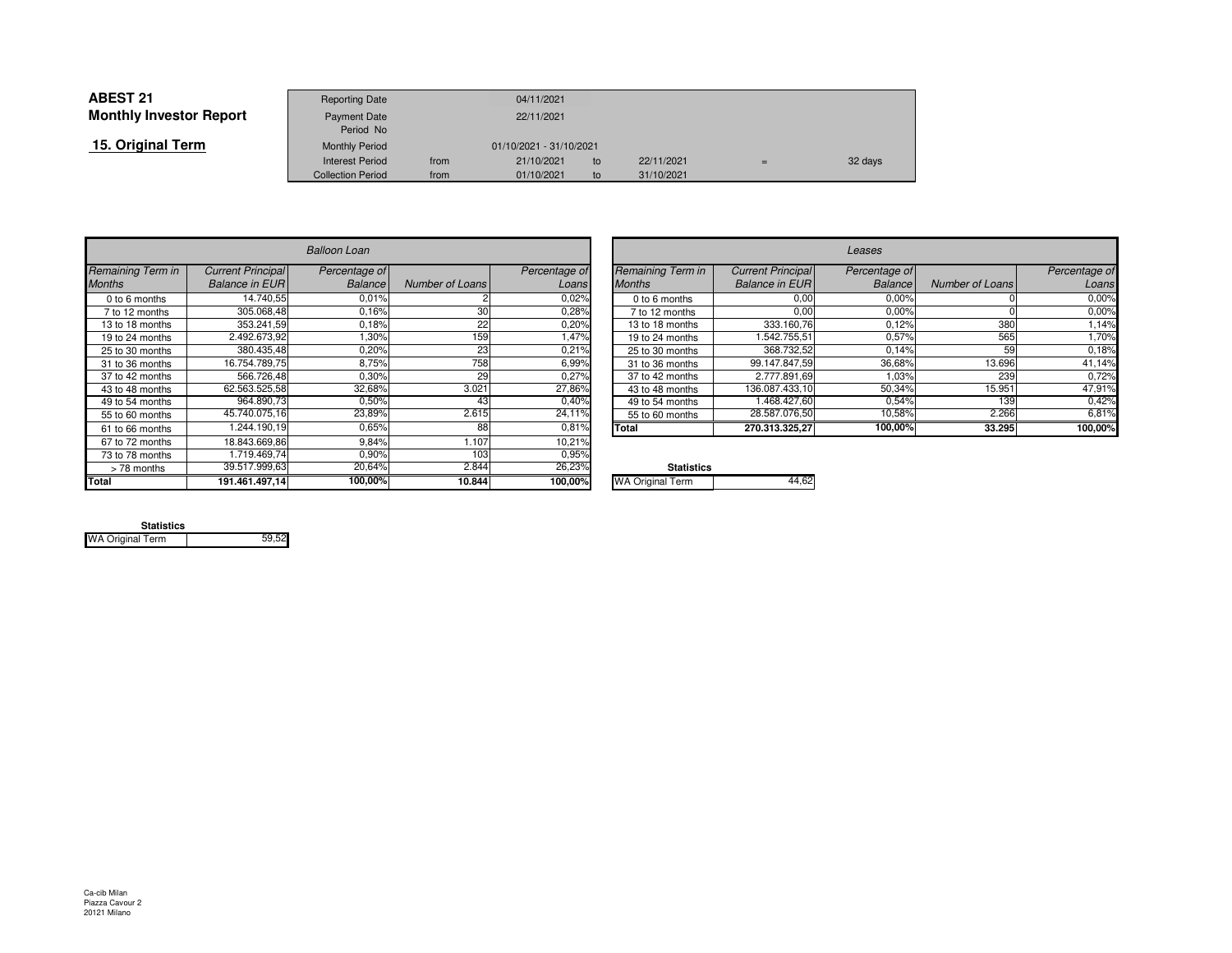![](_page_22_Figure_0.jpeg)

![](_page_22_Figure_1.jpeg)

Ca-cib Milan Piazza Cavour 2 20121 Milano

0,00

0 to 6 months

7 to 12 months

7 to 12 months

13 to 18 months

13 to 18 months

19 to 24 months

19 to 24 months

25 to 30 months

**Property of the Contract of the Contract of the Contract of the Contract of the Contract of the Contract of Contract of Contract of Contract of Contract of Contract of Contract of Contract of Contract of Contract of Contr** 

31 to 36 months

37 to 42 months

37 to 42 months

43 to 48 months

43 to 48 months

49 to 54 months

49 to 54 months

55 to 60 months

55 to 60 months

20.000.000,00

40.000.000,00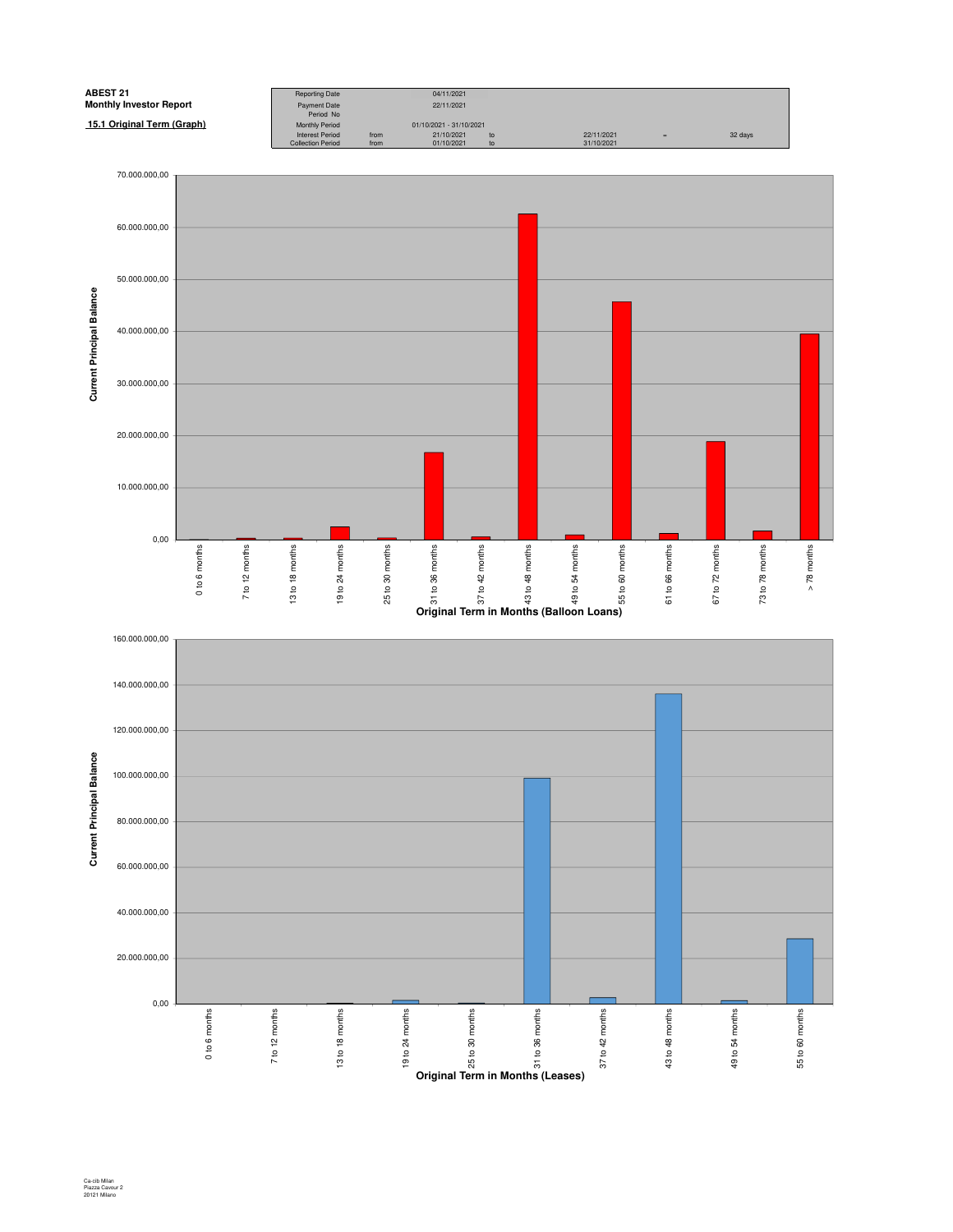**16. Manufacturer**

|                 | <b>Reporting Date</b>    |      | 04/11/2021              |    |            |     |         |
|-----------------|--------------------------|------|-------------------------|----|------------|-----|---------|
| Investor Report | Payment Date             |      | 22/11/2021              |    |            |     |         |
|                 | Period No                |      |                         |    |            |     |         |
| ufacturer       | <b>Monthly Period</b>    |      | 01/10/2021 - 31/10/2021 |    |            |     |         |
|                 | <b>Interest Period</b>   | from | 21/10/2021              | to | 22/11/2021 | $=$ | 32 days |
|                 | <b>Collection Period</b> | from | 01/10/2021              | to | 31/10/2021 |     |         |

|                     | <b>Current Principal</b> | Percentage of  |                 | Percentage of |
|---------------------|--------------------------|----------------|-----------------|---------------|
| <b>Manufacturer</b> | <b>Balance in EUR</b>    | <b>Balance</b> | Number of Loans | Loans         |
| Alfa Romeo          | 22.121.959,95            | 4,79%          | 1.829           | 4,14%         |
| Chrysler            | 0.00                     | 0.00%          |                 | 0.00%         |
| Dodge               | 21.005,74                | 0.00%          |                 | 0.00%         |
| Fiat                | 129.756.549,35           | 28,10%         | 17.529          | 39,71%        |
| Jaguar              | 63.276.927.49            | 13,70%         | 6.267           | 14,20%        |
| Jeep                | 60.633.627.47            | 13,13%         | 4.733           | 10,72%        |
| Lancia              | 70.224,86                | 0.02%          |                 | 0,02%         |
| LandRover           | 163.766.960.30           | 35,46%         | 12.417          | 28,13%        |
| Maserati            | 5.923.769.94             | 1,28%          | 238             | 0,54%         |
| Others              | 16.203.797.31            | 3.51%          | 1.114           | 2,52%         |
|                     | 461.774.822,41           | 100,00%        | 44.139,00       | 100,00%       |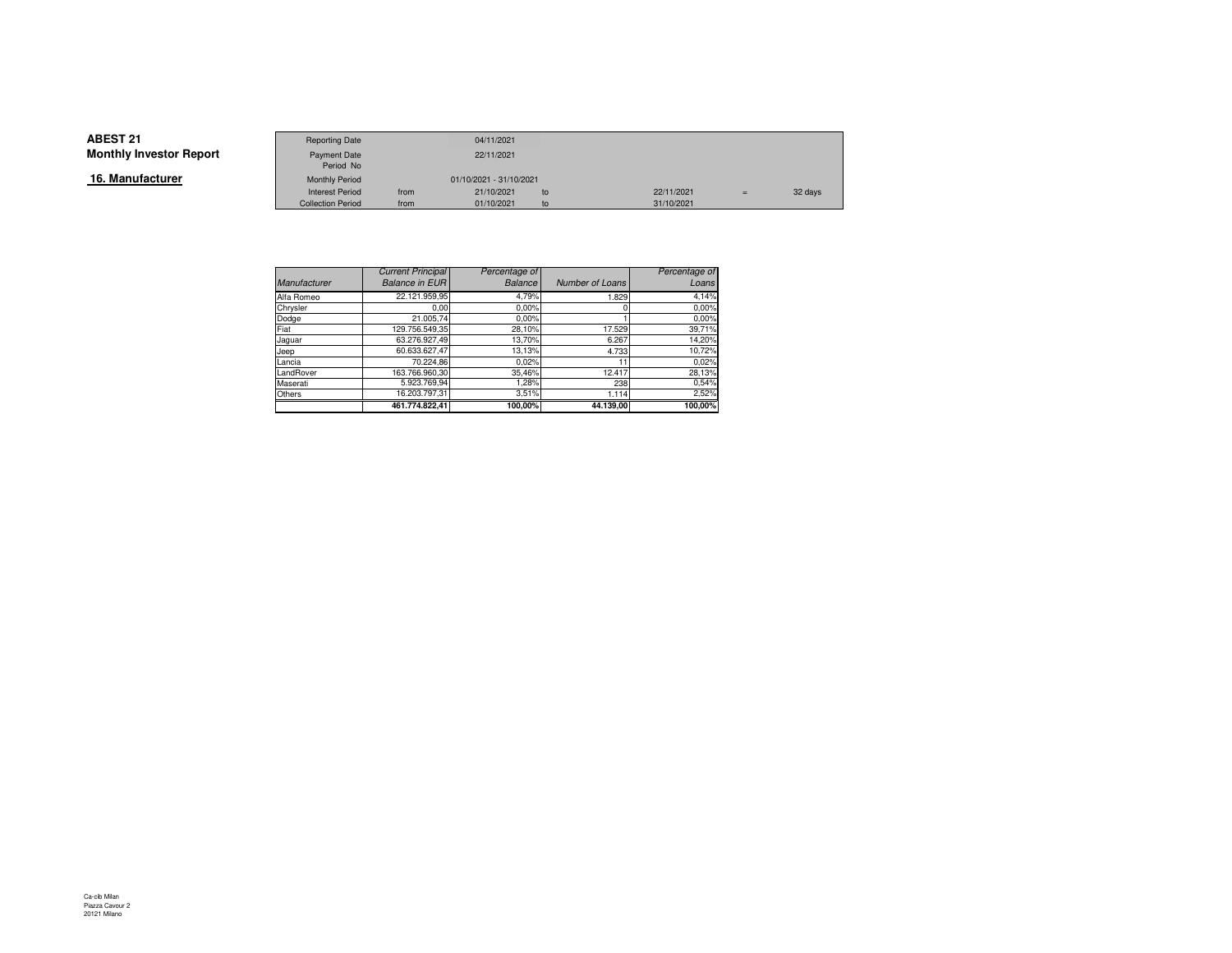| <b>ABEST 21</b>                                                                                                                                                                                                                                             | <b>Reporting Date</b>      | 04/11/2021              |                           |
|-------------------------------------------------------------------------------------------------------------------------------------------------------------------------------------------------------------------------------------------------------------|----------------------------|-------------------------|---------------------------|
| <b>Monthly Investor Report</b>                                                                                                                                                                                                                              | <b>Payment Date</b>        | 22/11/2021              |                           |
|                                                                                                                                                                                                                                                             | Period No                  |                         |                           |
| 17. Priority of Payments                                                                                                                                                                                                                                    | <b>Monthly Period</b>      | 01/10/2021 - 31/10/2021 |                           |
|                                                                                                                                                                                                                                                             | <b>Interest Period</b>     | 21/10/2021<br>from      | to $22/11/2021 = 32$ days |
|                                                                                                                                                                                                                                                             | <b>Collection Period</b>   | from<br>01/10/2021      | to 31/10/2021             |
| Priority of Payments during the Revolging Period                                                                                                                                                                                                            | N/A                        |                         |                           |
| Available Distribution Amount                                                                                                                                                                                                                               | 24.546.052,74              |                         |                           |
| 1. Payable Expenses                                                                                                                                                                                                                                         | 25.352,13                  |                         |                           |
| 2. To credit into Expenses Account the Witholding Amount                                                                                                                                                                                                    |                            |                         |                           |
| 3. Remuneration to the Trustee                                                                                                                                                                                                                              |                            |                         |                           |
| 4. Remuneration to the Account Bank, the Calculation Agent, the Data Trustee, the Principal<br>Paying Agent, the Corporate Servicer, the Servicer, the Back-Up Servicer Facilitator, the Back-<br>Up Servicer (once appointed) and any other invoiced costs | 25.695,07                  |                         |                           |
| 5. to pay pari passu and pro rata to the Swap Counterparty                                                                                                                                                                                                  | 53.155,55                  |                         |                           |
| 6. Interest on Class A                                                                                                                                                                                                                                      | 50.844,44                  |                         |                           |
| 7. Interest on Class B                                                                                                                                                                                                                                      | 11.960,00                  |                         |                           |
| 8. Interest on Class C                                                                                                                                                                                                                                      | 22.444,44                  |                         |                           |
| 9. Interest on Class D                                                                                                                                                                                                                                      | 27.280,00                  |                         |                           |
| 10. Interest on Class E                                                                                                                                                                                                                                     | 39.511,11                  |                         |                           |
| 11. Required Reserved Amoount on the Reserve Account                                                                                                                                                                                                        |                            |                         |                           |
| 12. Purchase Price of Additional Portfolio<br>13. To credit the Replenishment Amount to the Replenishment Account                                                                                                                                           | 22.414.815,70<br>10.361,89 |                         |                           |
| 14. To pay any amount due and payable to the Swap Counterparties resulting from an Event of                                                                                                                                                                 |                            |                         |                           |
| Default                                                                                                                                                                                                                                                     |                            |                         |                           |
| 15. To pay to Originator and to Servicer any amount due and payable not already paid                                                                                                                                                                        |                            |                         |                           |
| 16. Interest on Class M                                                                                                                                                                                                                                     | 101.111,11                 |                         |                           |
| 17. to pay the Final Excess Spread (if any) to the Class M Noteholder                                                                                                                                                                                       | 1.763.521,30               |                         |                           |
| Priority of Payments during the Amoritisation Period                                                                                                                                                                                                        |                            |                         |                           |
|                                                                                                                                                                                                                                                             | Payment                    |                         |                           |
| Available Distribution Amount                                                                                                                                                                                                                               | $\ddot{}$                  |                         |                           |
| 1. Payable Expenses                                                                                                                                                                                                                                         |                            |                         |                           |
| 2. To credit into Expesens Account the Witholding Amount                                                                                                                                                                                                    |                            |                         |                           |
| 3. Remuneration to the Trustee (including costs and expenses)                                                                                                                                                                                               |                            |                         |                           |
| 4. Remuneration to the Account Bank, the Calculation Agent, the Data Trustee, the Principal<br>Paying Agent, the Corporate Servicer, the Servicer, the Back-Up Servicer Facilitator, the Back-<br>Up Servicer (once appointed) and any other invoiced costs |                            |                         |                           |
| 5. to pay pari passu and pro rata to the Swap Counterparty                                                                                                                                                                                                  |                            |                         |                           |
| 6. Class A Interest Amount                                                                                                                                                                                                                                  |                            |                         |                           |
| 7. Class B Interest Amount                                                                                                                                                                                                                                  |                            |                         |                           |
| 8. Class C Interest Amount                                                                                                                                                                                                                                  |                            |                         |                           |
| 9. Class D Interest Amount                                                                                                                                                                                                                                  |                            |                         |                           |
|                                                                                                                                                                                                                                                             |                            |                         |                           |
| 10. Class E Interest Amount                                                                                                                                                                                                                                 |                            |                         |                           |
| 11. to credit to the Reserve Account the Required Reserve Amount                                                                                                                                                                                            |                            |                         |                           |
| 12. to pay pari passu and pro rata, the Class A Redemption Amount                                                                                                                                                                                           |                            |                         |                           |
| 13. to pay pari passu and pro rata, the Class B Redemption Amount (provided that Class A                                                                                                                                                                    |                            |                         |                           |
| Notes have been redeemed in full)                                                                                                                                                                                                                           |                            |                         |                           |
| 14. to pay pari passu and pro rata, the Class C Redemption Amount (provided that Class B                                                                                                                                                                    |                            |                         |                           |

) the contract of the contract of the contract of the contract of the contract of the contract of the contract of the contract of the contract of the contract of the contract of the contract of the contract of the contrac

 $\overline{a}$ 

 $\overline{a}$ 

 $\overline{a}$  -  $\overline{a}$  -  $\overline{a}$  -  $\overline{a}$  -  $\overline{a}$  -  $\overline{a}$  -  $\overline{a}$  -  $\overline{a}$  -  $\overline{a}$  -  $\overline{a}$  -  $\overline{a}$  -  $\overline{a}$  -  $\overline{a}$  -  $\overline{a}$  -  $\overline{a}$  -  $\overline{a}$  -  $\overline{a}$  -  $\overline{a}$  -  $\overline{a}$  -  $\overline{a}$  -

-

15. to pay pari passu and pro rata, the Class D Redemption Amount (provided that Class C Notes have been redeemed in full) - -

- -17. To pay any amount due and payable to the Swap Counterparties resulting from an Event of

-<br>18. to pay to Originator and to Servicer any amount due and payable not already paid<br>19. Class M Interest Amount -

20. to pay pari passu and pro rata, the Class M Redemption Amount (provided that Class E Notes have been redeemed in full) -

16. to pay pari passu and pro rata, the Class E Redemption Amount (provided that Class D

21. to pay the Final Excess Spread (if any) to the Class M Noteholder

Default

Notes have been redeemed in full)

Notes have been redeemed in full)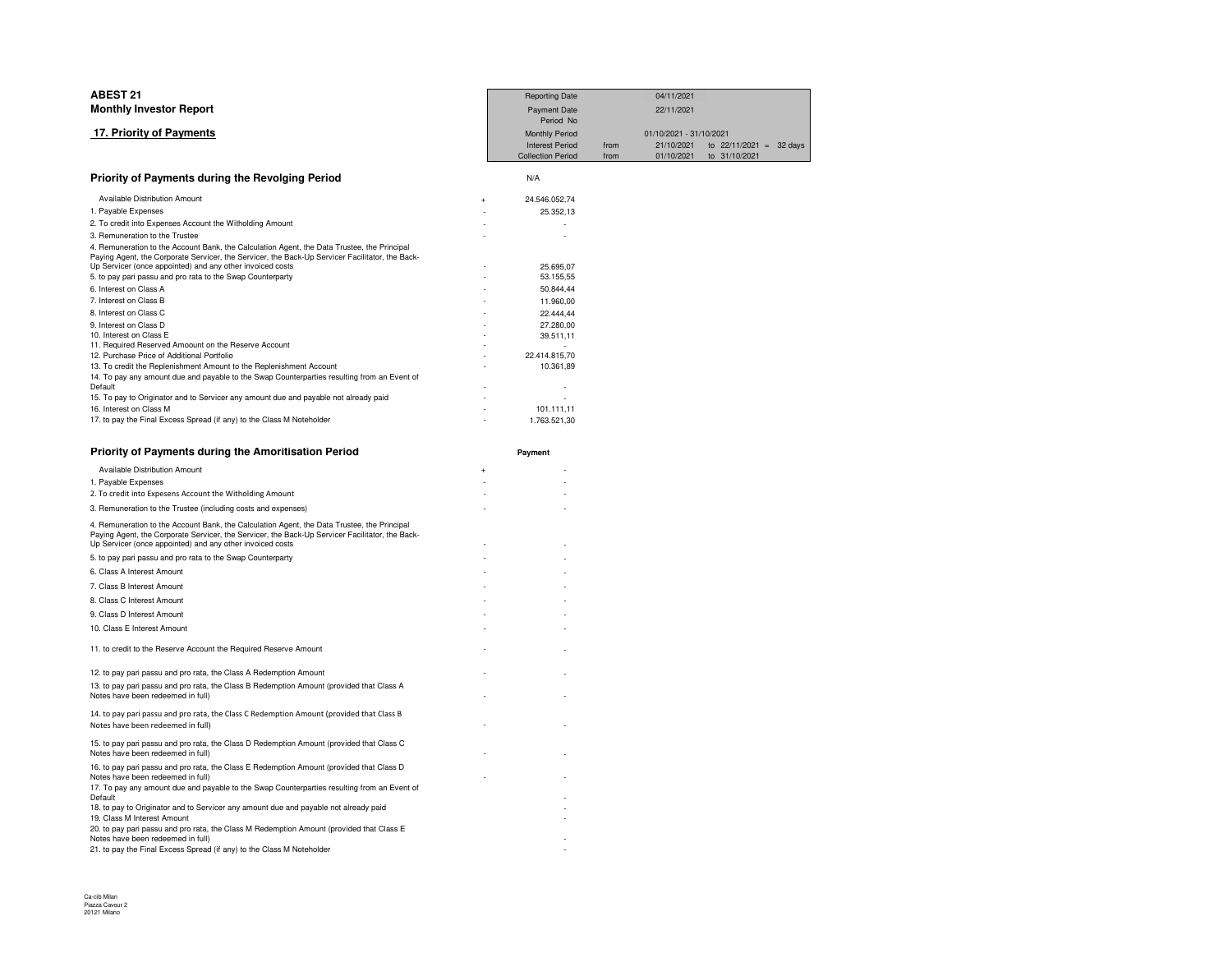| <b>ABEST 21</b><br><b>Monthly Investor Report</b> | <b>Reporting Date</b><br><b>Payment Date</b><br>Period No |      | 04/11/2021<br>22/11/2021 |    |            |     |         |
|---------------------------------------------------|-----------------------------------------------------------|------|--------------------------|----|------------|-----|---------|
| 18. Transaction Costs                             | Monthly Period                                            |      | 01/10/2021 - 31/10/2021  |    |            |     |         |
|                                                   | Interest Period                                           | from | 21/10/2021               | to | 22/11/2021 | $=$ | 32 days |
|                                                   | <b>Collection Period</b>                                  | from | 01/10/2021               | to | 31/10/2021 |     |         |

|                                   | 486.600.000,0 | 400.000.000,0 | 20.700.000,0   | 20.200.000,0   | 15.500.000,0 | 12.700.000,0   | 17.500.000,0 |
|-----------------------------------|---------------|---------------|----------------|----------------|--------------|----------------|--------------|
| <b>Transaction Costs</b>          | All notes     | Class A       | <b>Class B</b> | <b>Class C</b> | Class D      | <b>Class E</b> | Class M      |
| Senior Expenses                   | 25.352.13€    | 20.840,22     | 1.078,48       | 1.052,43       | 807,56       | 661,68         | 911,76       |
| Interest accrued for the Period   | 253.151,10€   | 50.844.44 €   | 11.960.00 €    | 22.444.44 €    | 27.280,00€   | 39.511,11 €    | 101.111,11 € |
| Interest Payments                 | 253.151,10€   | 50.844.44 €   | 11.960.00 €    | 22.444.44 €    | 27.280,00€   | 39.511,11 €    | 101.111,11 € |
| Unpaid Interest for the Period    |               |               |                |                |              |                |              |
| <b>Cumulative Unpaid Interest</b> |               |               |                |                |              |                |              |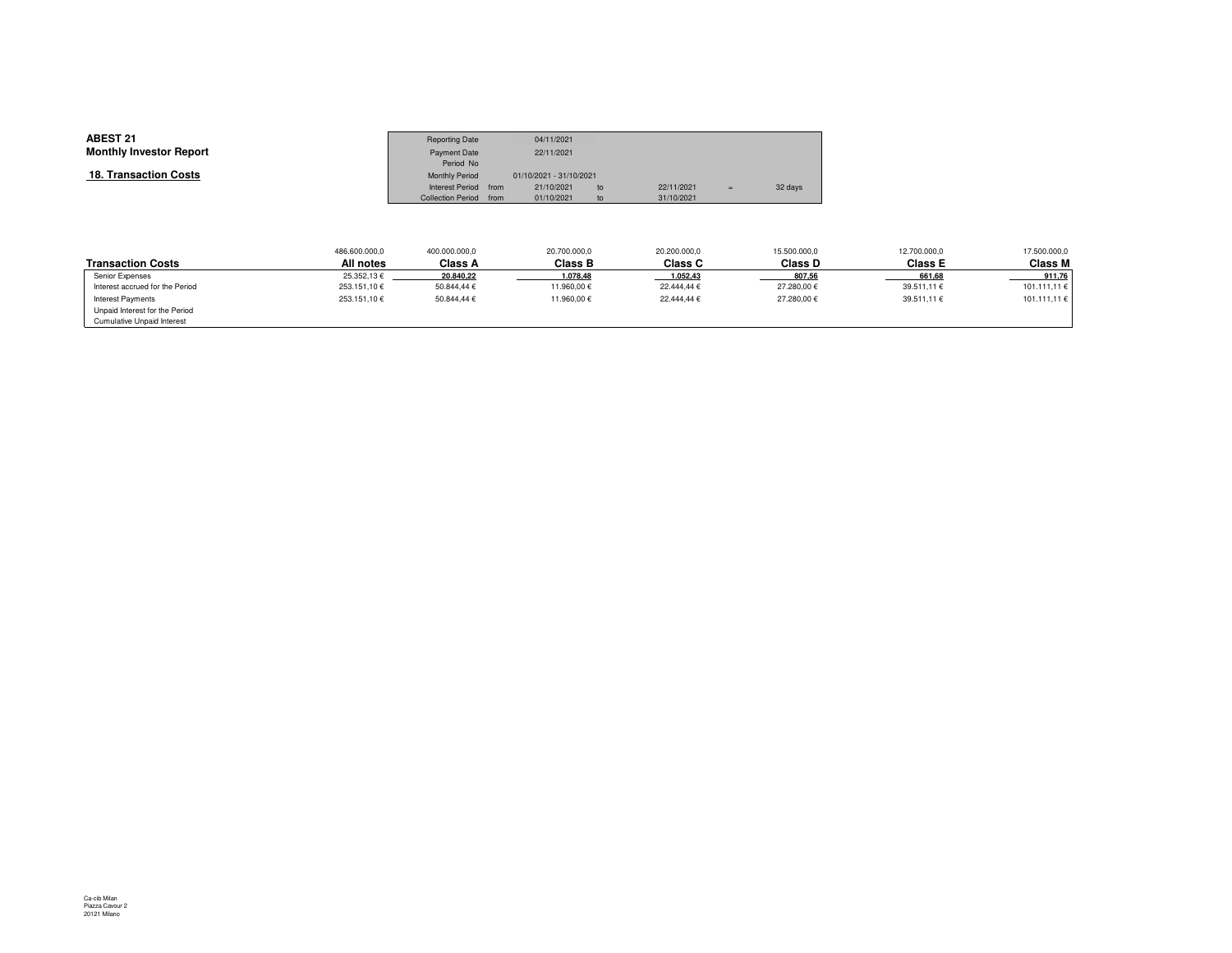### **19. Swap Counterparty Data**

|                     | <b>Reporting Date</b>    |      | 04/11/2021              |    |            |     |         |
|---------------------|--------------------------|------|-------------------------|----|------------|-----|---------|
| Investor Report     | Payment Date             |      | 22/11/2021              |    |            |     |         |
|                     | Period No                |      |                         |    |            |     |         |
| Counterparty Data כ | <b>Monthly Period</b>    |      | 01/10/2021 - 31/10/2021 |    |            |     |         |
|                     | <b>Interest Period</b>   | from | 21/10/2021              | to | 22/11/2021 | $=$ | 32 days |
|                     | <b>Collection Period</b> | from | 01/10/2021              | to | 31/10/2021 |     |         |

## **Swap Counterparty Data**<br>Swap Counterparty Provider

FCA BANK Deutschland GMBH

#### **Swap Data**

|   | <b>IRS</b>     |
|---|----------------|
|   | 400.000.000.00 |
| ۰ | 0.42           |
| ٠ | 0.5570         |
|   | $-48.711.11$   |
|   |                |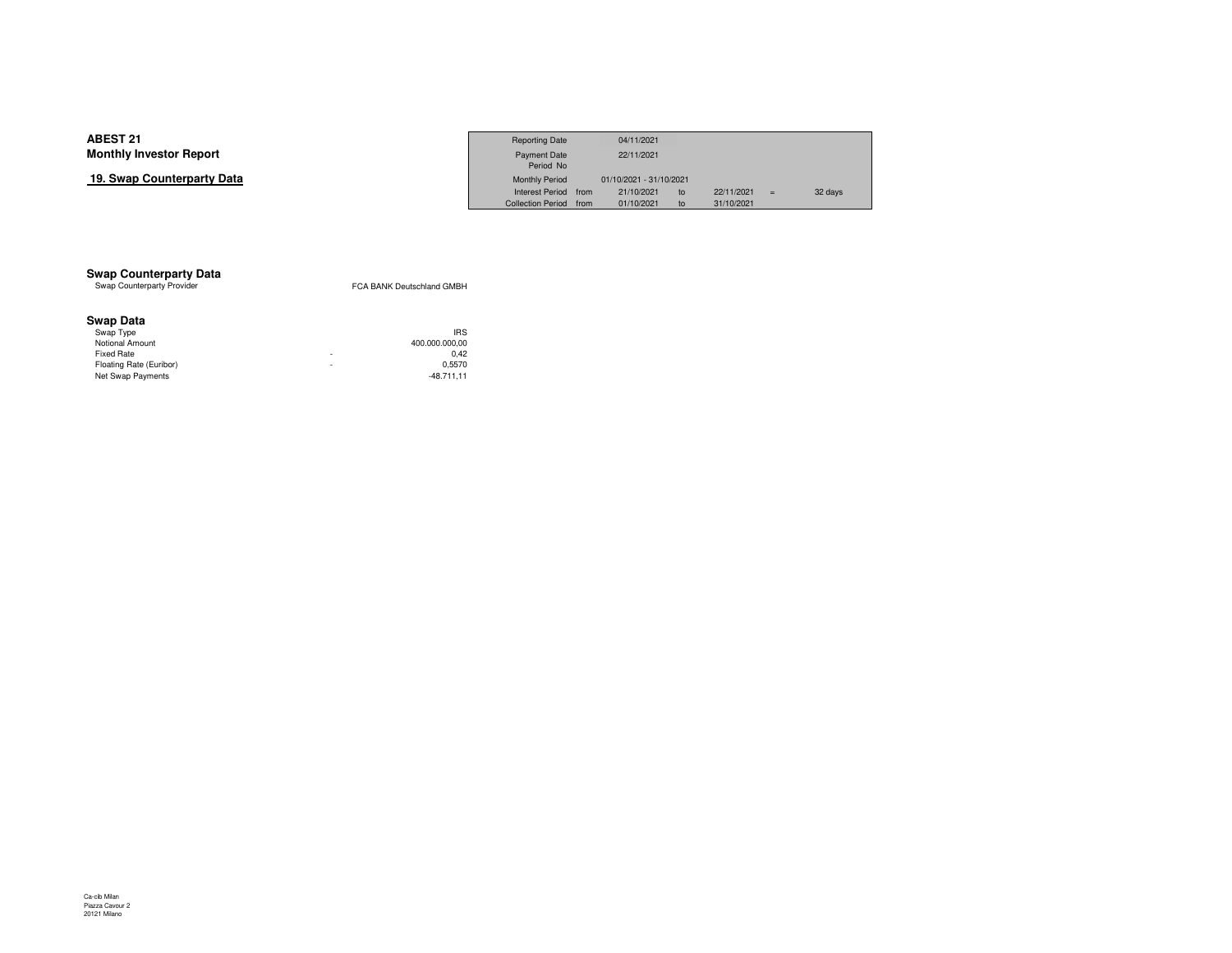#### **20. Retention**

|                 | <b>Reporting Date</b>  | 04/11/2021              |    |            |         |
|-----------------|------------------------|-------------------------|----|------------|---------|
| Investor Report | <b>Payment Date</b>    | 22/11/2021              |    |            |         |
|                 | Period No              |                         |    |            |         |
| <u>ntion</u>    | <b>Monthly Period</b>  | 01/10/2021 - 31/10/2021 |    |            |         |
|                 | Interest Period from   | 21/10/2021              | to | 22/11/2021 | 32 days |
|                 | Collection Period from | 01/10/2021              | to | 31/10/2021 |         |

#### Retention according to Article 6 of Regulation (EU) No 2017/2402

| <b>Net Economic Interest</b>      | <b>Outstanding Balance</b> | <b>Percentage of Outstanding</b> |  |  |  |
|-----------------------------------|----------------------------|----------------------------------|--|--|--|
| <b>Retained by the Originator</b> |                            | Portfolio (%)                    |  |  |  |
| Class A Notes                     | 400.000.000.00             | 86.62%                           |  |  |  |
| Class B Notes                     | 20.700.000.00              | 4.48%                            |  |  |  |
| Class C Notes                     | 20.200.000.00              | 4.37%                            |  |  |  |
| Class D Notes                     | 15.500.000.00              | 3.36%                            |  |  |  |
| <b>Class E Notes</b>              | 12.700.000.00              | 2.75%                            |  |  |  |
| <b>Class M Notes</b>              | 17.500.000.00              | 3.79%                            |  |  |  |
|                                   |                            |                                  |  |  |  |

| ۰<br>۰<br>۰ | 0.00%<br>0.00%                                                                                                     |
|-------------|--------------------------------------------------------------------------------------------------------------------|
|             |                                                                                                                    |
|             |                                                                                                                    |
|             | 0.00%                                                                                                              |
| ۰           | 0.00%                                                                                                              |
|             | 1.21%                                                                                                              |
|             | 3,79%                                                                                                              |
|             |                                                                                                                    |
| ۰           | 0.00%                                                                                                              |
|             | 4,48%                                                                                                              |
|             | 4.37%                                                                                                              |
|             | 3,36%                                                                                                              |
|             | 2.75%                                                                                                              |
|             | 3.79%                                                                                                              |
|             | 5.588.800.00<br>17.500.000.00<br>20.700.000.00<br>20.200.000.00<br>15.500.000.00<br>12.700.000.00<br>17.500.000.00 |

The Originator will retain for the life of the Transaction a material net economic interest of not less than 5 per cent. in the Transaction in accordance with Article 6 of Regulation (EU) No 2017/2402 of the European Parli 2009/138/EC and 2011/61/EU and Regulations (EC) No. 1060/2009 and (EU) No. 648/2012 (as amended) (the "European Securitisation Regulation"), provided that the level of retention may reduce over time in compliance with Article 10 (2) of Commission Delegated Regulation 625/2014 (the "Retention RTS"). As of the Issue Date and thereafter on an on-going basis, the Originator will retain the Class M Notes (the "Retained Notes") representing n less than 5 per cent. of the nominal value of the securitised exposures, as set out in Article 6(3)(d) of the European Securitisation Regulation.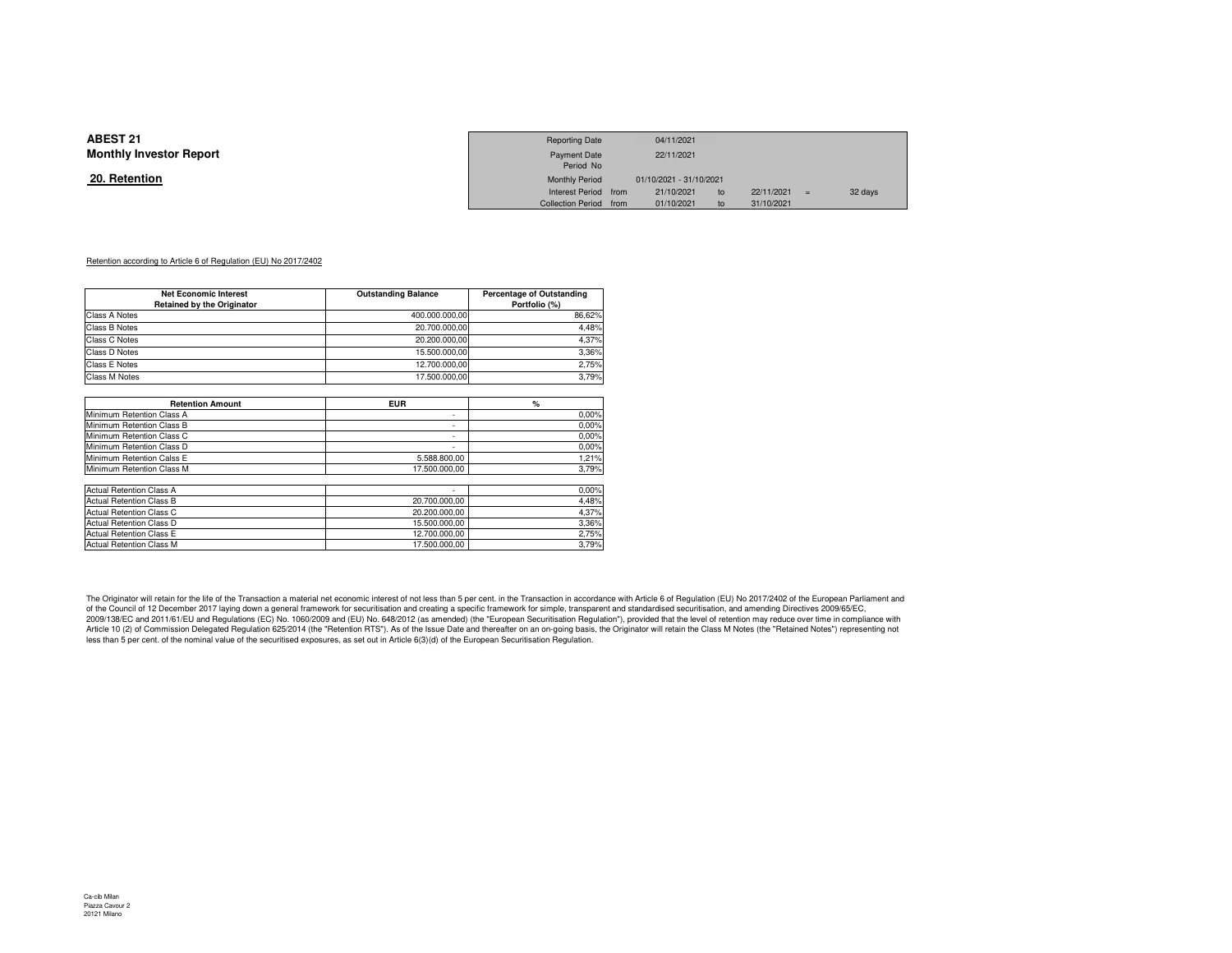#### **ABEST 211** Reporting Date 04/11/2021 **Monthly Investor Report**Payment Date 22/11/2021 Period NoMonthly Period **21. Counterparties I**01/10/2021 - 31/10/2021<br>21/10/2021 to Interest Period from 21/10/2021 to 22/11/2021 = 32 days<br>Collection Period from 01/10/2021 to 31/10/2021 Collection Period from

|                             |                                               |                | Moody's       |                 | Fitch        |                |                 |  |
|-----------------------------|-----------------------------------------------|----------------|---------------|-----------------|--------------|----------------|-----------------|--|
|                             |                                               | Long<br>Term   | Short<br>Term | Outlook         | Long<br>Term | Short<br>Term  | Outlook         |  |
| Joint Lead Managers:        | <b>CA-CIB</b>                                 | Aa3            | $P-1$         | <b>STABLE</b>   | $A+$         | F <sub>1</sub> | <b>NEGATIVE</b> |  |
|                             | <b>Unicredit Bank AG</b>                      | A <sub>2</sub> | $P-1$         | <b>NEGATIVE</b> | <b>BBB</b>   | F <sub>2</sub> | <b>NEGATIVE</b> |  |
| <b>Transaction Account:</b> | The Bank of New York Mellon, Frankfurt Branch | Aa1            | $P-1$         | <b>STABLE</b>   | AA           | $F1+$          | <b>STABLE</b>   |  |
| <b>Paying Agent:</b>        | The Bank of New York Mellon, London Branch    | n.a.           | n.a.          | n.a.            | n.a.         | n.a.           | n.a.            |  |
| Swap Counterparty:          | FCA BANK Deutschland GMBH                     | n.a.           | n.a.          | n.a.            | n.a.         | n.a.           | n.a.            |  |
|                             |                                               |                |               |                 |              |                |                 |  |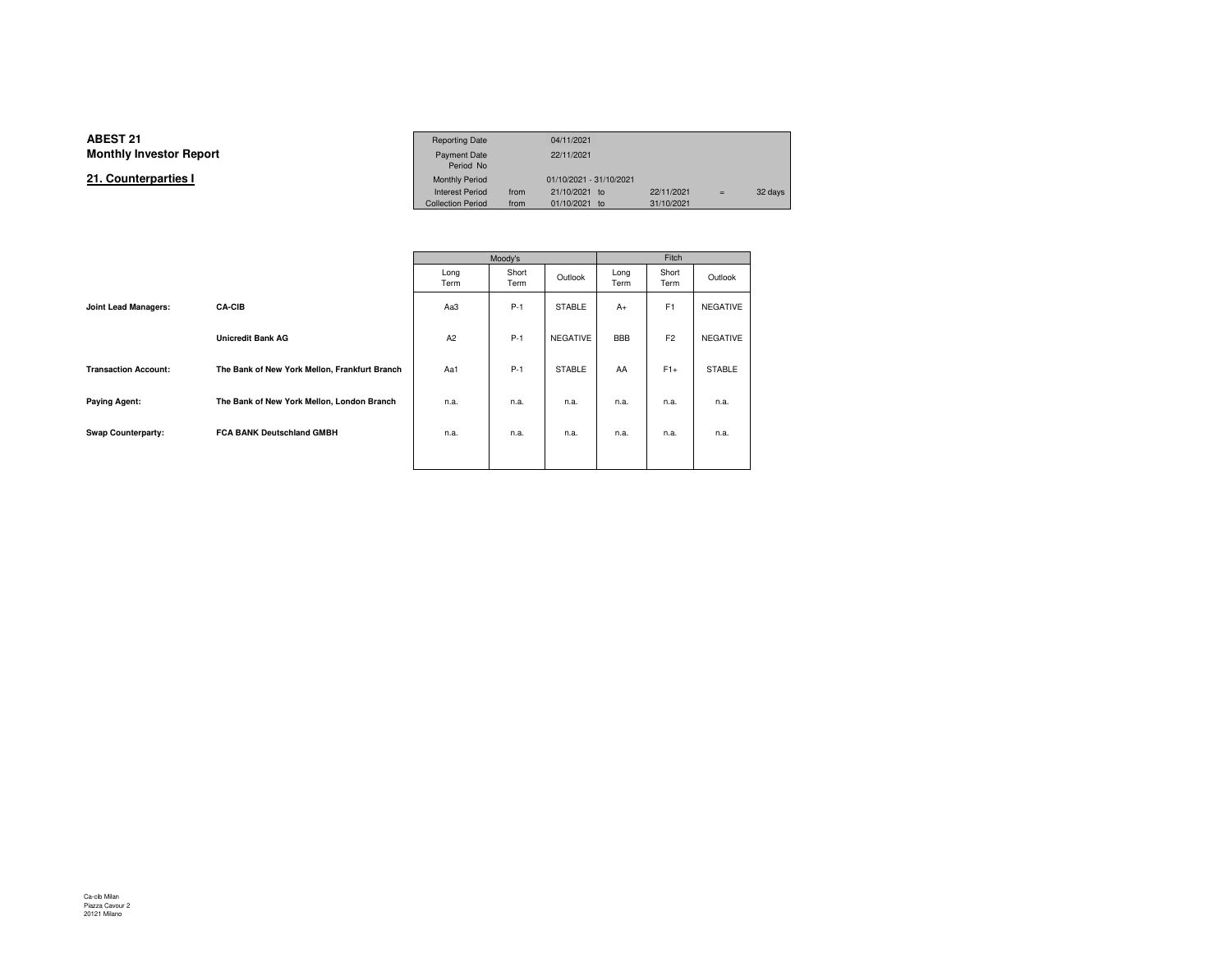| <b>ABEST 21</b>                | <b>Reporting Date</b>    |      | 04/11/2021              |    |            |     |         |
|--------------------------------|--------------------------|------|-------------------------|----|------------|-----|---------|
| <b>Monthly Investor Report</b> | <b>Payment Date</b>      |      | 22/11/2021              |    |            |     |         |
|                                | Period No                |      |                         |    |            |     |         |
| 22. Counterparties II          | <b>Monthly Period</b>    |      | 01/10/2021 - 31/10/2021 |    |            |     |         |
|                                | <b>Interest Period</b>   | from | 21/10/2021              | to | 22/11/2021 | $=$ | 32 days |
|                                | <b>Collection Period</b> | from | 01/10/2021              |    | 31/10/2021 |     |         |

| <b>Transaction Security Trustee:</b> | STICHTING SECURITY TRUSTEE ABEST 21 |                           |
|--------------------------------------|-------------------------------------|---------------------------|
| Data Trustee:                        | DATA CUSTODY AGENT SERVICES B.V.    |                           |
| <b>Rating Agencies:</b>              | Moody's                             | <b>Fitch Ratings GmbH</b> |

**Corporate Administration: INTERTRUST MANAGEMENT B.V.**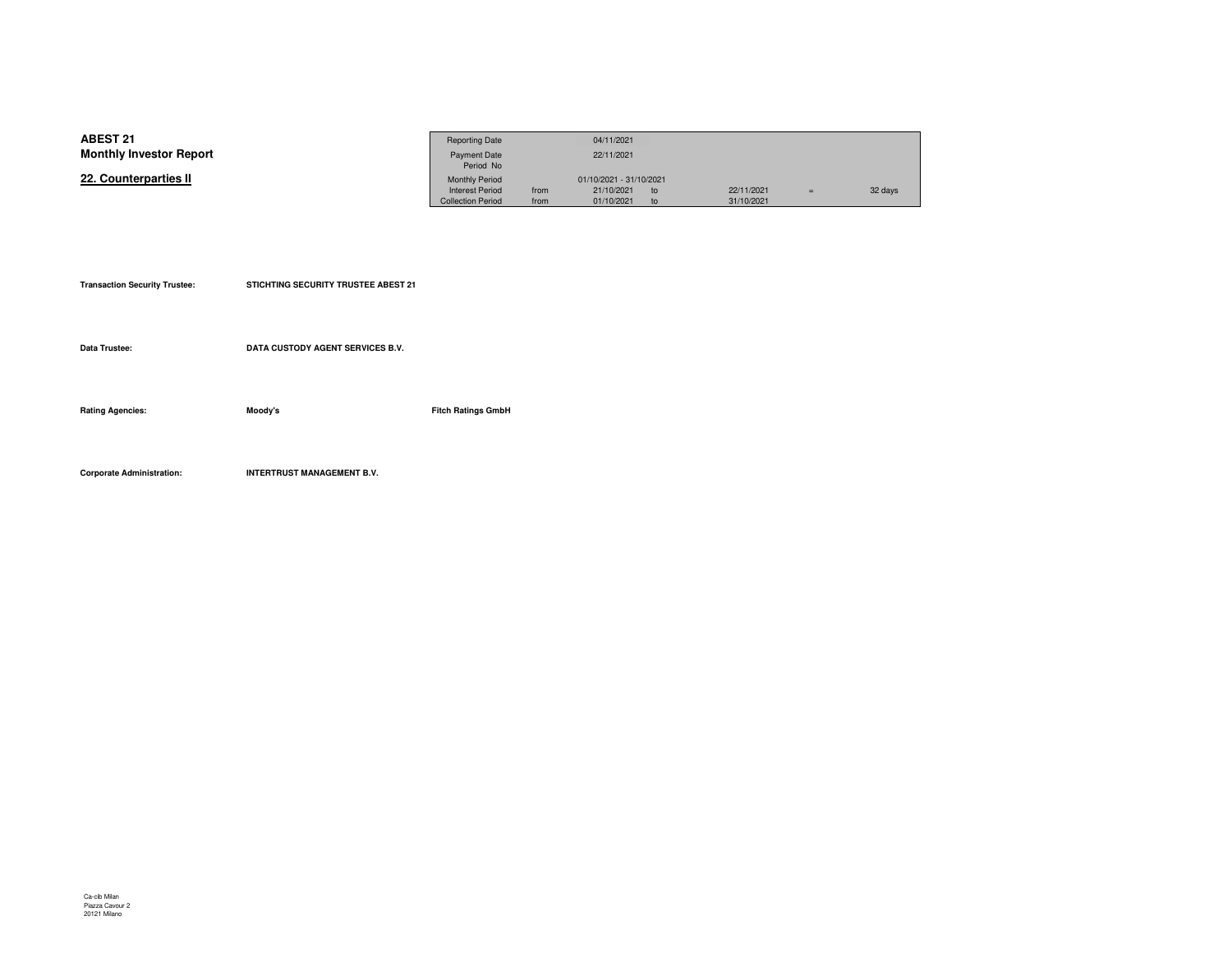| <b>ABEST 21</b>                | <b>Reporting Date</b>    |      | 04/11/2021              |    |            |     |         |
|--------------------------------|--------------------------|------|-------------------------|----|------------|-----|---------|
| <b>Monthly Investor Report</b> | Payment Date             |      | 22/11/2021              |    |            |     |         |
|                                | Period No                |      |                         |    |            |     |         |
| 23. Issuer Information         | <b>Monthly Period</b>    |      | 01/10/2021 - 31/10/2021 |    |            |     |         |
|                                | <b>Interest Period</b>   | from | 21/10/2021              | to | 22/11/2021 | $=$ | 32 days |
|                                | <b>Collection Period</b> | from | 01/10/2021              | to | 31/10/2021 |     |         |

| Deal Name:                 | ABEST 21                                      |
|----------------------------|-----------------------------------------------|
| Issuer:                    | ABEST 21                                      |
|                            |                                               |
|                            |                                               |
|                            |                                               |
| Seller of the Receivables: | FCA Bank Deutschland GmbH                     |
| <b>Servicer Name:</b>      | FCA Bank Deutschland GmbH                     |
| <b>Reporting Entity:</b>   | Ca-cib Milan                                  |
|                            |                                               |
|                            |                                               |
| Contact:                   | Doriana Bettini<br>doriana.bettini@ca-cib.com |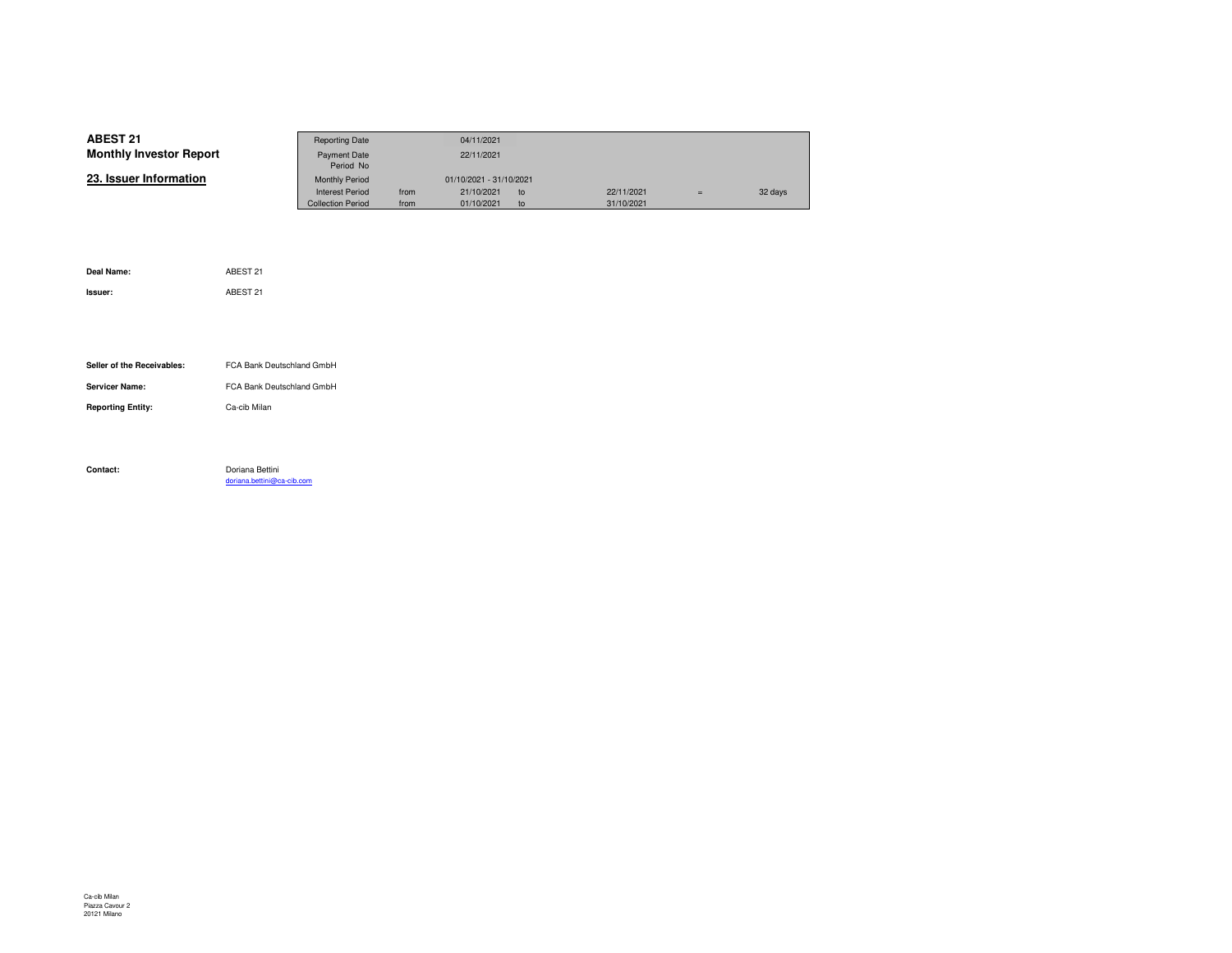**24. Originator, Servicer**

|                 | <b>Reporting Date</b>    |      | 04/11/2021                    |    |            |     |         |
|-----------------|--------------------------|------|-------------------------------|----|------------|-----|---------|
| Investor Report | Payment Date             |      | 22/11/2021                    |    |            |     |         |
|                 | Period No                |      |                               |    |            |     |         |
| าator. Servicer | <b>Monthly Period</b>    |      | 01/10/2021 - 31/10/2021       |    |            |     |         |
|                 | <b>Interest Period</b>   | from | 21/10/2021<br>10 <sub>o</sub> |    | 22/11/2021 | $=$ | 32 days |
|                 | <b>Collection Period</b> | from | 01/10/2021                    | to | 31/10/2021 |     |         |

۰

#### **Contact Details**

FCA Bank Deutschland GmbH

heike.simon@fcagroup.com

| <b>Ratings FCA Bank SpA</b>                                                                                                                                                                                           | Moody's |  |  |  |
|-----------------------------------------------------------------------------------------------------------------------------------------------------------------------------------------------------------------------|---------|--|--|--|
| (Downgrade Event)                                                                                                                                                                                                     | Ba3     |  |  |  |
| In respect of the Servicer, and only if the<br>Originator acts as Servicer, that the long-term<br>rating of FCA Bank Spa unsecured,<br>unsubordinated and unquaranteed debt obligations<br>falls below Ba3 by Moody's |         |  |  |  |